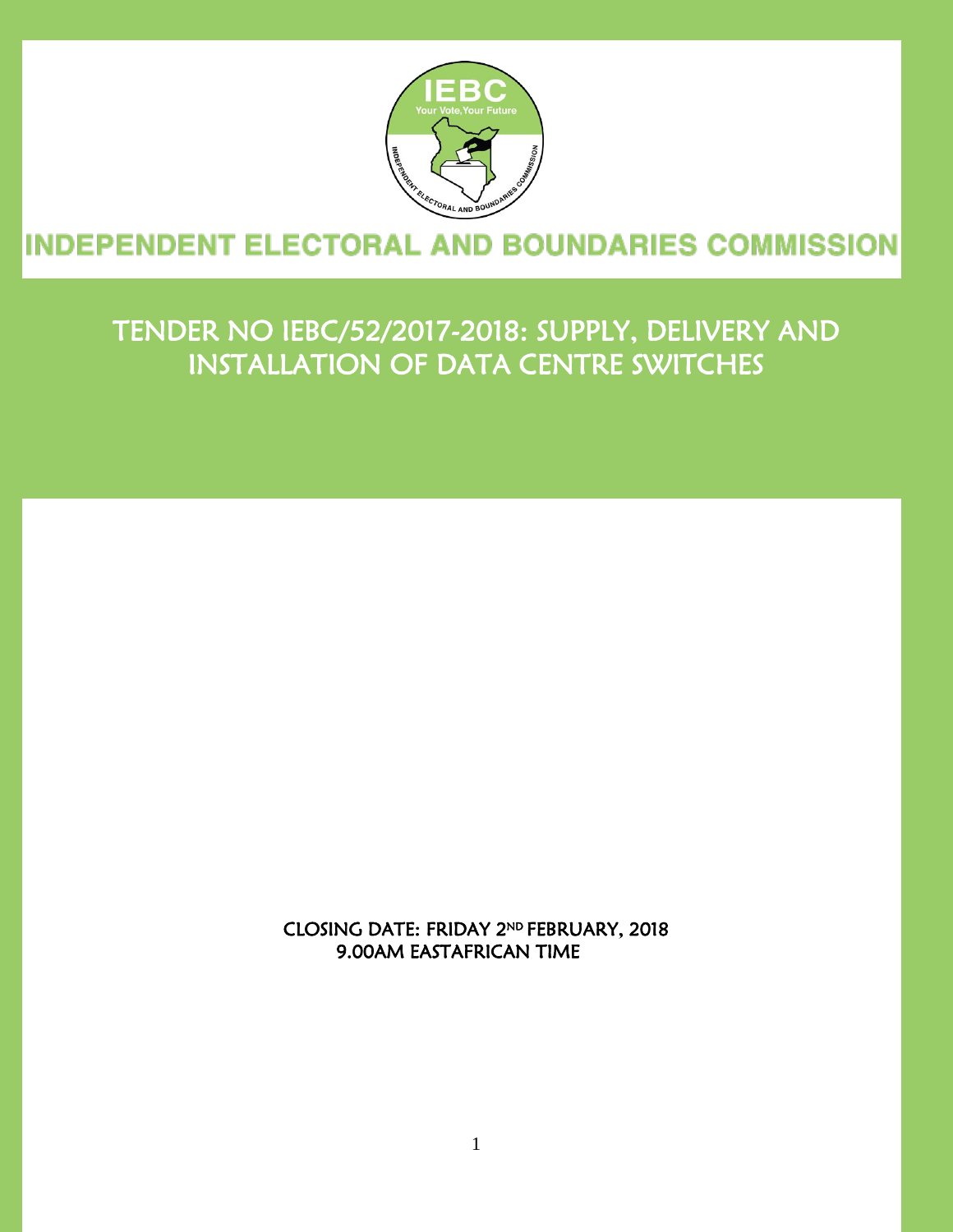#### SECTION I

#### INVITATION TO TENDER

#### DATE: 2ND FEBRUARY, 2018 TENDER REF NO. : IEBC/ 52/2017-2018

#### TENDER NAME: SUPPL, DELIVERY AND INSTALLATION OF DATA CENTRE **SWITCHES**

- 1.1 The Independent Electoral and Boundaries Commission (IEBC) invites bids from authorized dealers for the Supply, Delivery and Installation of data centre switches.
- 1.2 Interested eligible tenderers may obtain further information from and inspect the tender documents at IEBC Anniversary Towers, fifth floor, room 503, during normal working hours, Monday to Friday, 8.00a.m. - 1p.m. and 2.00p.m. - 4.30p.m.
- 1.3 A complete set of tender documents may be may be obtained by interested candidates upon payment of non-refundable fees of Kshs.1,000 in cash or Bankers cheque payable to;

#### The Chief Executive officer/Commission Secretary The Independent Electoral and Boundaries Commission P.O Box 45371-00100 NAIROBI

Tender documents may also be downloaded by interested tenderers free of charge from the IEBC website [www.iebc.or.ke](http://www.iebc.or.ke/)

- 1.4 Prices quoted should be net inclusive of all taxes and delivery costs, in Kenya Shillings and shall remain valid for 120 days from the closing date of the tender
- 1.5 Completed tender documents should be enclosed in plain sealed envelopes, marked with tender reference number shall be addressed to:

The Chief Executive Officer/Commission Secretary Independent Electoral and Boundaries Commission (IEBC), Anniversary Towers, University Way, Fifth Floor P O Box 45371-00100, Nairobi

Or be deposited in the Tender Box at the 5<sup>th</sup> Floor reception, Anniversary Towers,

so as to be received on or before 2<sup>nd</sup> February, 2018, at 11.00a.m. East African.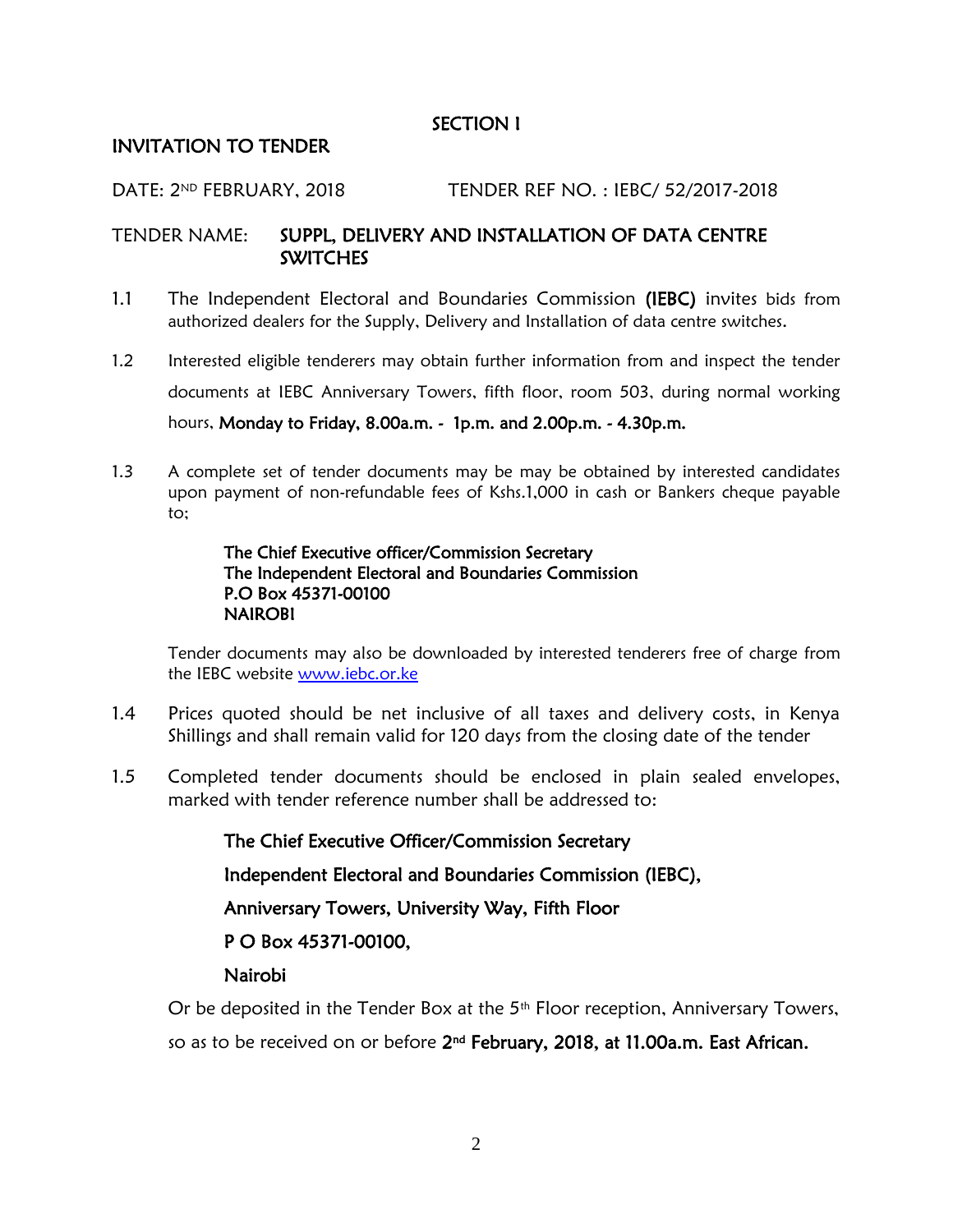1.6 The tender will be opened immediately thereafter in the presence of the tenderer representatives who chose to attend the opening, at the  $21<sup>st</sup>$  floor boardroom, Anniversary Towers, University Way, Nairobi.

## Commission Secretary/CEO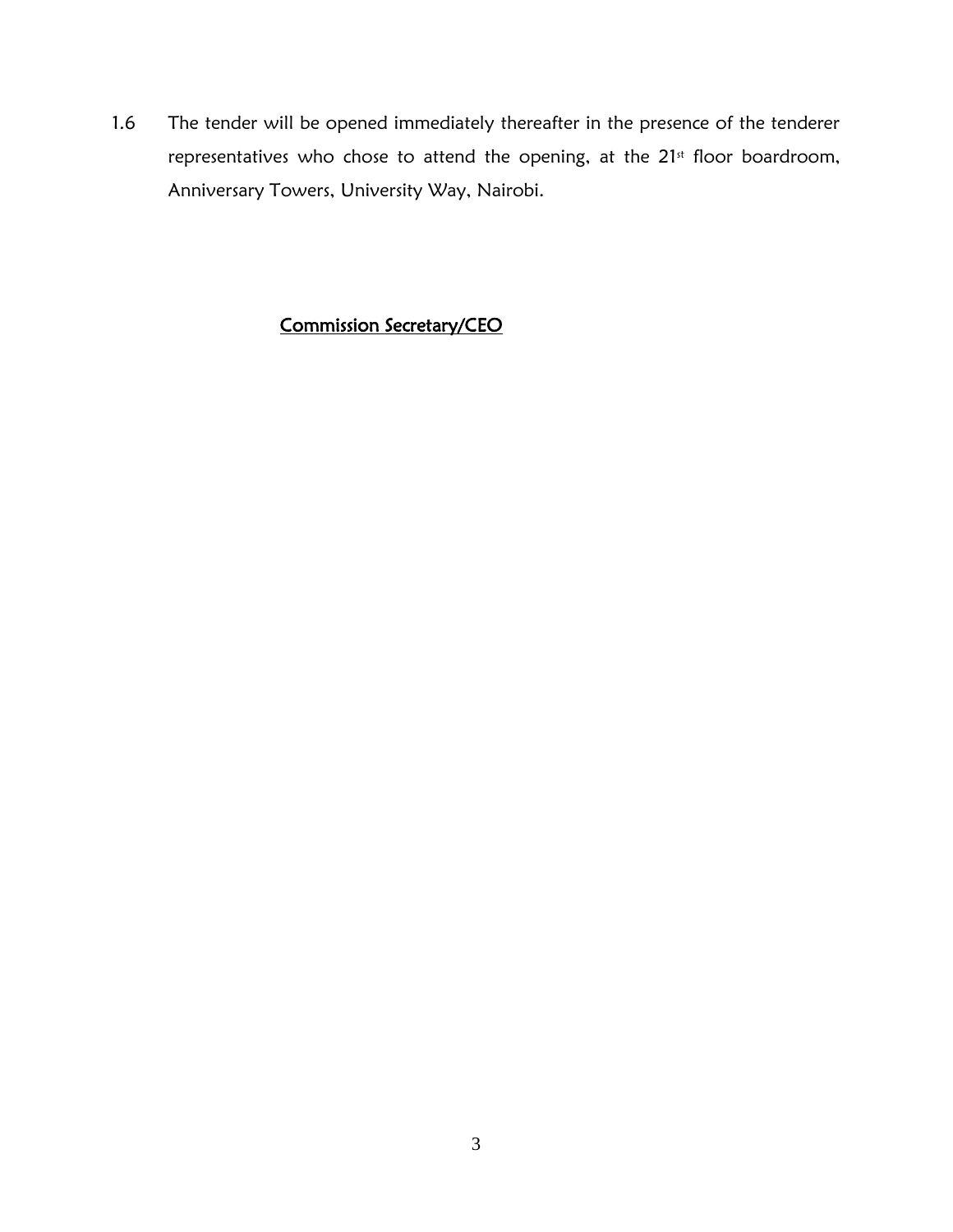## SECTION II - INSTRUCTIONS TO THE TENDERER

### SECTION II - INSTRUCTIONS TO TENDERERS

#### 2.1 Eligible Tenderers

- 2.1.1 This Invitation to tender is restricted to firms as described in the Invitation to Tender. The tenderers shall complete the supply of goods by the intended completion date specified in the Schedule of Requirements Section VI.
- 2.1.2 The Commission employees, committee members, board members and their relative (spouse and children) are not eligible to participate in the tender.
- 2.1.3 The Tenderers shall provide the qualification information statement that the tenderers (including all members of a joint venture and subcontractors) is not associated, or have been associated in the past, directly or indirectly, with a firm or any of its affiliates which have been engaged by the Procuring entity to provide consulting services for the preparation of the design, specifications, and other documents to be used for the procurement of the goods under this Invitation for tenders.
- 2.1.4 The Tenderers shall not be under a declaration of ineligibility for corrupt and fraudulent practices.

#### 2.2 Eligible Goods

- 2.2.1 All goods to be supplied under the contract shall have their origin in eligible source countries.
- 2.2.2 For purposes of this clause, "origin" means the place where the goods are mined, grown, or produced. Goods are produced when, through manufacturing, processing, or substantial and major assembly of components, a commerciallyrecognized product results that is substantially different in basic characteristics or in purpose or utility from its components.
- 2.2.3 The origin of goods is distinct from the nationality of the tenderers.

#### 2.3 Cost of Tendering

- 2.3.1 The Tenderers shall bear all costs associated with the preparation and submission of its tender, and the procuring entity, will in no case be responsible or liable for those costs, regardless of the conduct or outcome of the tendering process.
- 2.3.2 The price to be charged for the tender document shall not exceed Kshs.1,000/=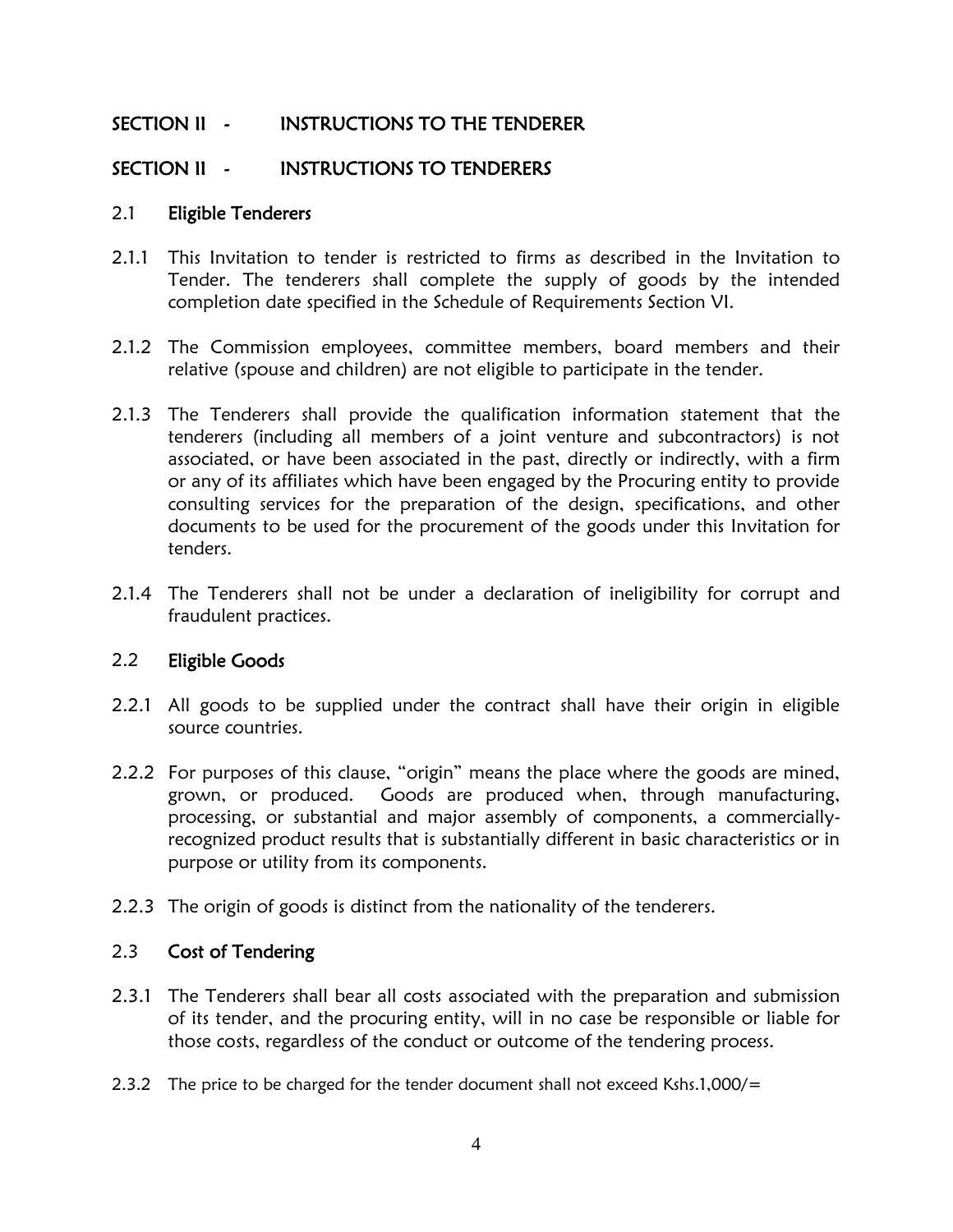#### 2.4. The Tender Document

- 2.4.1 The tender document comprises the documents listed below and addenda issued in accordance with clause 2.6 of these instructions to Tenderers
	- (i) Invitation to Tender
	- (ii) Instructions to tenderers
	- (iii) General Conditions of Contract
	- (iv) Special Conditions of Contract
	- (v) Schedule of requirements
	- (vi) Technical Specifications
	- (vii) Tender Form and Price Schedules
	- (viii) Contract Form
	- (ix) Performance Security Form
	- (x) Bank Guarantee for Advance Payment Form
	- (xi) Manufacturer's Authorization Form
	- (xii) Confidential Business Questionnaire
- 2.4.2 The Tenderers are expected to examine all instructions, forms, terms, and specifications in the tender documents. Failure to furnish all information required by the tender documents or to submit a tender not substantially responsive to the tender documents in every respect will be at the tenderers risk and may result in the rejection of its tender.

#### 2.5 Clarification of Documents

- 2.5.1 A prospective tenderer requiring requiring any clarification of the tender document may notify the Procuring entity in writing or by post at the entity's address indicated in the Invitation to Tender. The Procuring entity will respond in writing to any request for clarification of the tender documents, which it receives not later than two (2) day prior to the deadline for the submission of tenders, prescribed by the procuring entity.
- 2.5.2 The procuring entity shall reply to any clarifications sought by the tenderer within 3 days of receiving the request to enable the tenderer to make timely submission of its tender.

#### 2.6 Amendment of Documents

- 2.6.1 At any time prior to the deadline for submission of tenders, the Procuring entity, for any reason, whether at its own initiative or in response to a clarification requested by a prospective tenderer, may modify the tender documents by amendment.
- 2.6.2 All prospective candidates will be notified of the amendment in writing or by post and will be binding on them.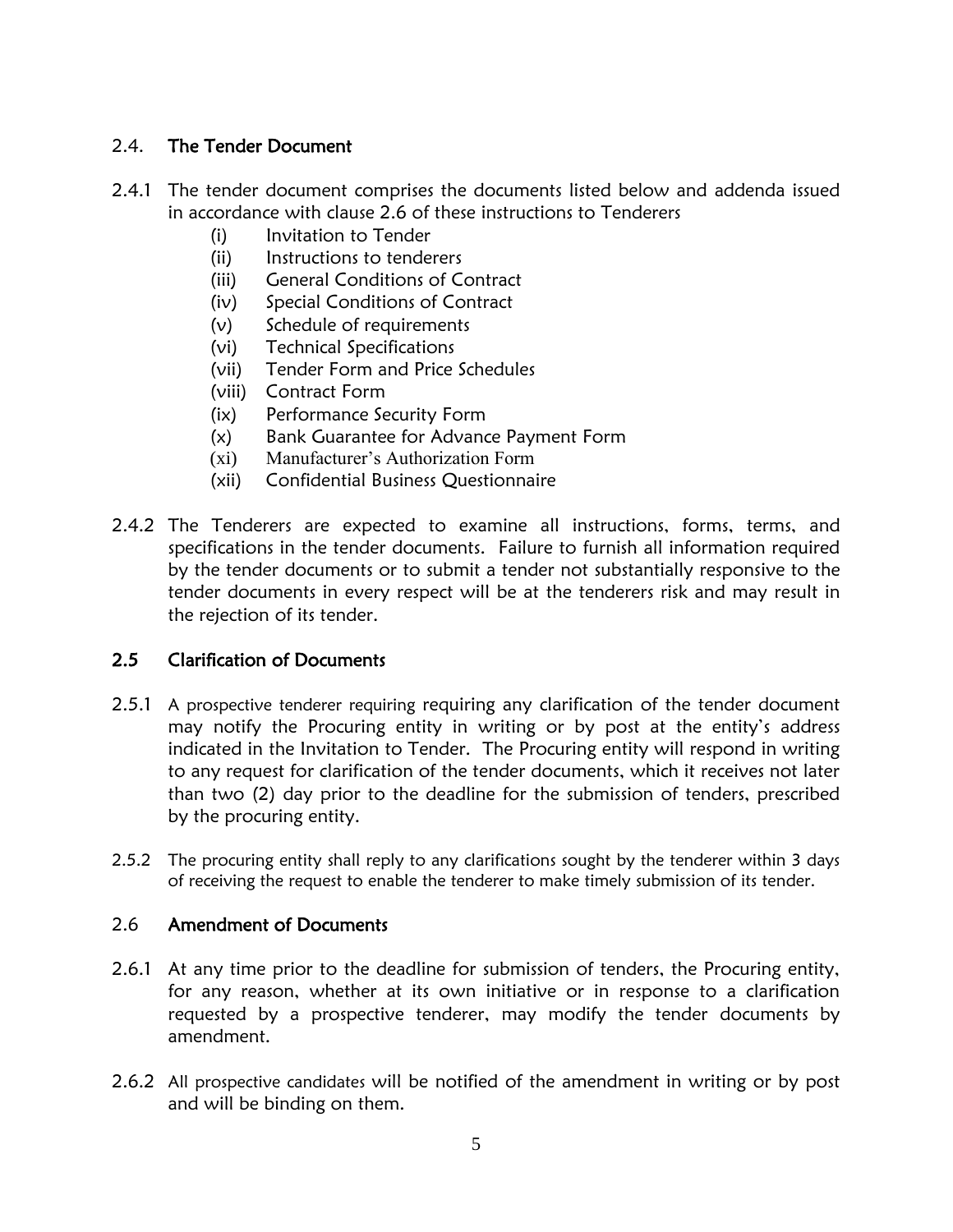2.6.3 In order to allow prospective the tenderer reasonable time in which to take the amendment into account in preparing their tenders, the Procuring entity, at its discretion, may extend the deadline for the submission of tenders.

#### 2.7 Language of Tender

2.7.1 The tender prepared by the tenderers, as well as all correspondence and documents relating to the tender exchange by the tenderers and the Procuring entity, shall be written in English language, provided that any printed literature furnished by the tenderers may be written in another language provided they are accompanied by an accurate English translation of the relevant passages in which case, for purposes of interpretation of the tender, the English translation shall govern.

#### 2.8 Documents Comprising of Tender

- 2.8.1 The tender prepared by the tenderers shall comprise the following components
	- (a) a Tender Form and a Price Schedule completed in accordance with paragraph 2.9, 2.10 and 2.11 below
	- (b) documentary evidence established in accordance with paragraph 2.1 that the tenderers is eligible to tender and is qualified to perform the contract if its tender is accepted;
	- (c) documentary evidence established in accordance with paragraph 2.2 that the goods and ancillary services to be supplied by the tenderers are eligible goods and services and conform to the tender documents; and
	- (d) tender security furnished in accordance with paragraph 2.14

#### 2.9 Tender Forms

2.9.1 The tenderers shall complete the Tender Form and the appropriate Price Schedule furnished in the tender documents, indicating the goods to be supplied, a brief description of the goods, their country of origin, quantity, and prices.

#### 2.10 Tender Prices

- 2.10.1 The tenderers shall indicate on the appropriate Price Schedule the unit prices and total tender price of the goods it proposes to supply under the contract
- 2.10.2 Prices indicated on the Price Schedule shall include all costs including taxes, insurances and delivery to the premises of the entity.
- 2.10.3 Prices quoted by the tenderers shall be fixed during the Tender's performance of the contract and not subject to variation on any account. A tender submitted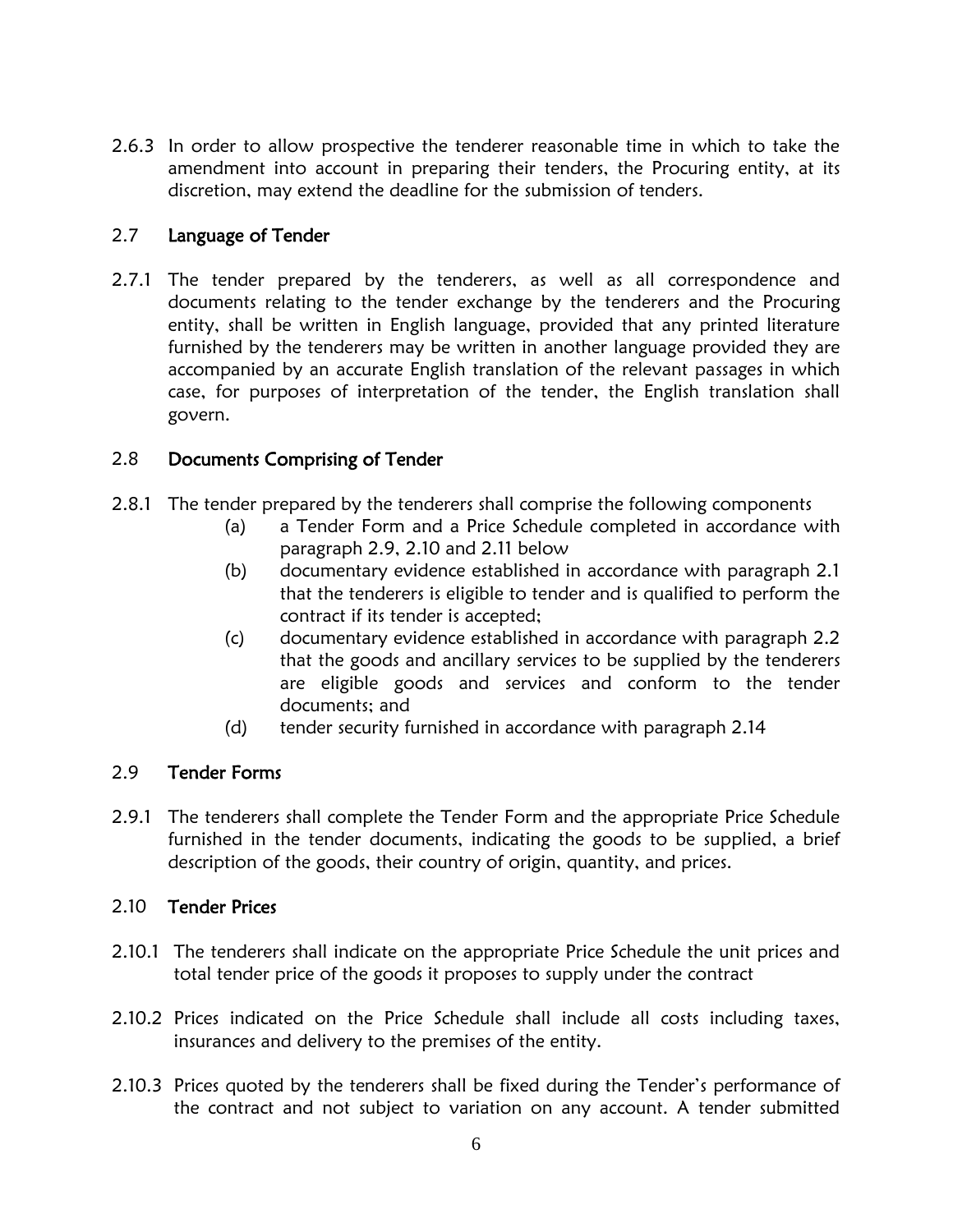with an adjustable price quotation will be treated as non-responsive and will be rejected, pursuant to paragraph 2.22

2.10.4 The validity period of the tender shall be 120 days from the date of opening of the tender.

#### 2.11 Tender Currencies

2.11.1 Prices shall be quoted in Kenya Shillings unless otherwise specified in the Appendix to Instructions to Tenderers.

### 2.12 Tenderers Eligibility and Qualifications

- 2.12.1 Pursuant to paragraph 2.1. the tenderers shall furnish, as part of its tender, documents establishing the tenderers eligibility to tender and its qualifications to perform the contract if its tender is accepted.
- 2.12.2The documentary evidence of the tenderers eligibility to tender shall establish to the Procuring entity's satisfaction that the tenderers, at the time of submission of its tender, is from an eligible source country as defined under paragraph 2.1
- 2.12.3The documentary evidence of the tenderers qualifications to perform the contract if its tender is accepted shall be established to the Procuring entity's satisfaction;
	- (a) that, in the case of a tenderer offering to supply goods under the contract which the tenderer did not manufacture or otherwise produce, the tenderer has been duly authorized by the goods' Manufacturer or producer to supply the goods.
	- (b) that the tenderer has the financial, technical, and production capability necessary to perform the contract;
	- (c) that, in the case of a tenderer not doing business within Kenya, the tenderer is or will be (if awarded the contract) represented by an Agent in Kenya equipped, and able to carry out the Tenderer's maintenance, repair, and spare parts-stocking obligations prescribed in the Conditions of Contract and/or Technical Specifications.

### 2.13 Goods Eligibility and Conformity to Tender Documents

- 2.13.1 Pursuant to paragraph 2.2 of this section, the tenderer shall furnish, as part of its tender documents establishing the eligibility and conformity to the tender documents of all goods which the tenderer proposes to supply under the contract
- 2.13.2 The documentary evidence of the eligibility of the goods shall consist of a statement in the Price Schedule of the country of origin of the goods and services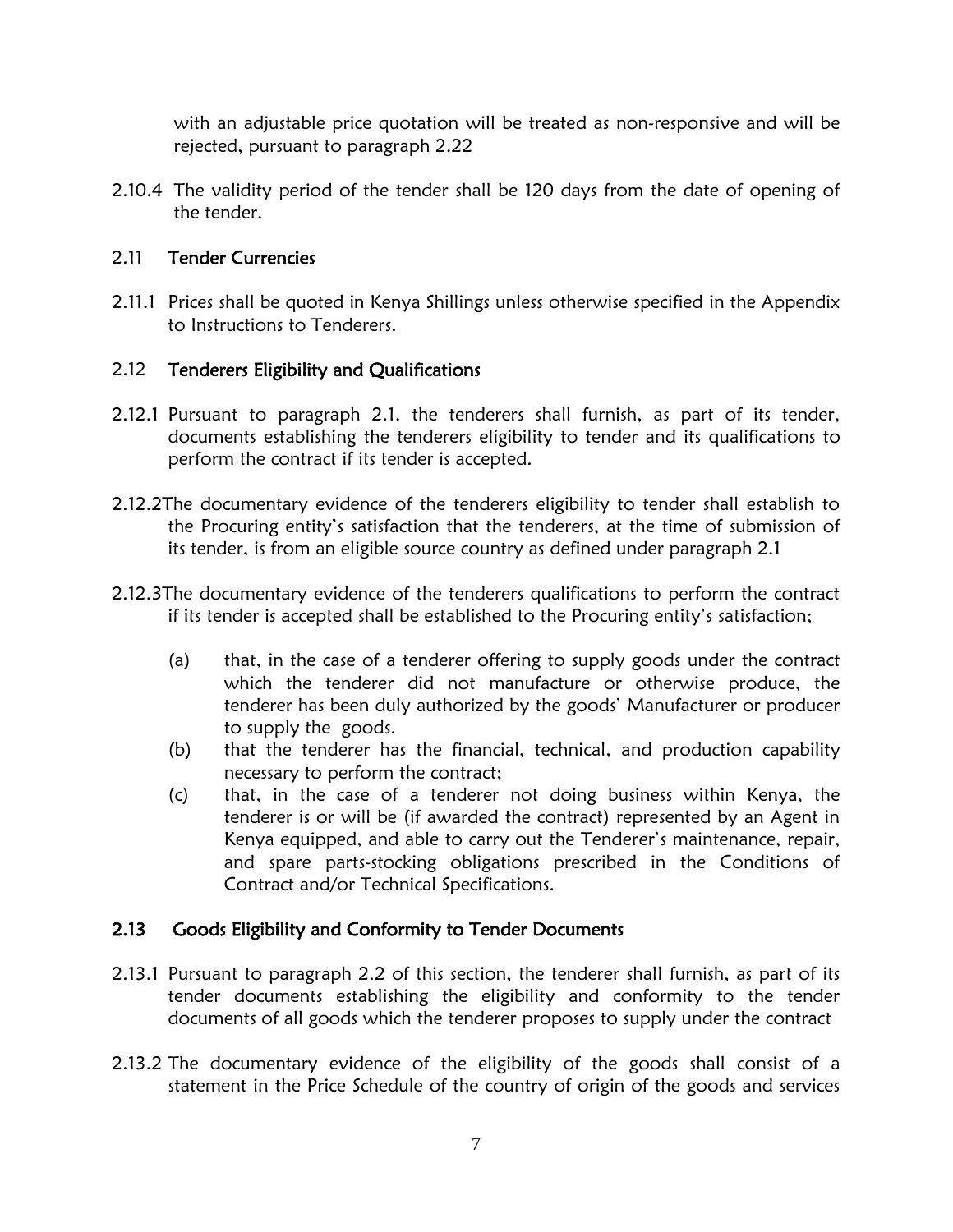offered which shall be confirmed by a certificate of origin issued at the time of shipment.

- 2.13.3 The documentary evidence of conformity of the goods to the tender documents may be in the form of literature, drawings, and data, and shall consist of:
	- (a) a detailed description of the essential technical and performance characteristic of the goods;
	- (b) a list giving full particulars, including available source and current prices of spare parts, special tools, etc., necessary for the proper and continuing functioning of the goods for a period of two (2) years, following commencement of the use of the goods by the Procuring entity; and
	- (c) a clause-by-clause commentary on the Procuring entity's Technical Specifications demonstrating substantial responsiveness of the goods and service to those specifications, or a statement of deviations and exceptions to the provisions of the Technical Specifications.
- 2.13.4 For purposes of the documentary evidence to be furnished pursuant to paragraph 2.13.3(c) above, the tenderer shall note that standards for workmanship, material, and equipment, as well as references to brand names or catalogue numbers designated by the Procurement entity in its Technical Specifications, are intended to be descriptive only and not restrictive. The tenderer may substitute alternative standards, brand names, and/or catalogue numbers in its tender, provided that it demonstrates to the Procurement entity's satisfaction that the substitutions ensure substantial equivalence to those designated in the Technical Specifications.

### 2.14 Tender Security

There shall be no tender security

### 2.15 Validity of Tenders

- 2.15.1 Tenders shall remain valid for 120 days or as specified in the Invitation to Tender after the date of tender opening prescribed by the Procuring entity, pursuant to paragraph 2.18. A tender valid for a shorter period shall be rejected by the Procuring entity as non responsive.
- 2.15.2 In exceptional circumstances, the Procuring entity may solicit the Tenderer's consent to an extension of the period of validity. The request and the responses thereto shall be made in writing.

### 2.16 Format and Signing of Tender

2.16.1 The Tenderer shall prepare two copies of the tender, clearly marking each "ORIGINAL TENDER" and "COPY OF TENDER," as appropriate. In the event of any discrepancy between them, the original shall govern.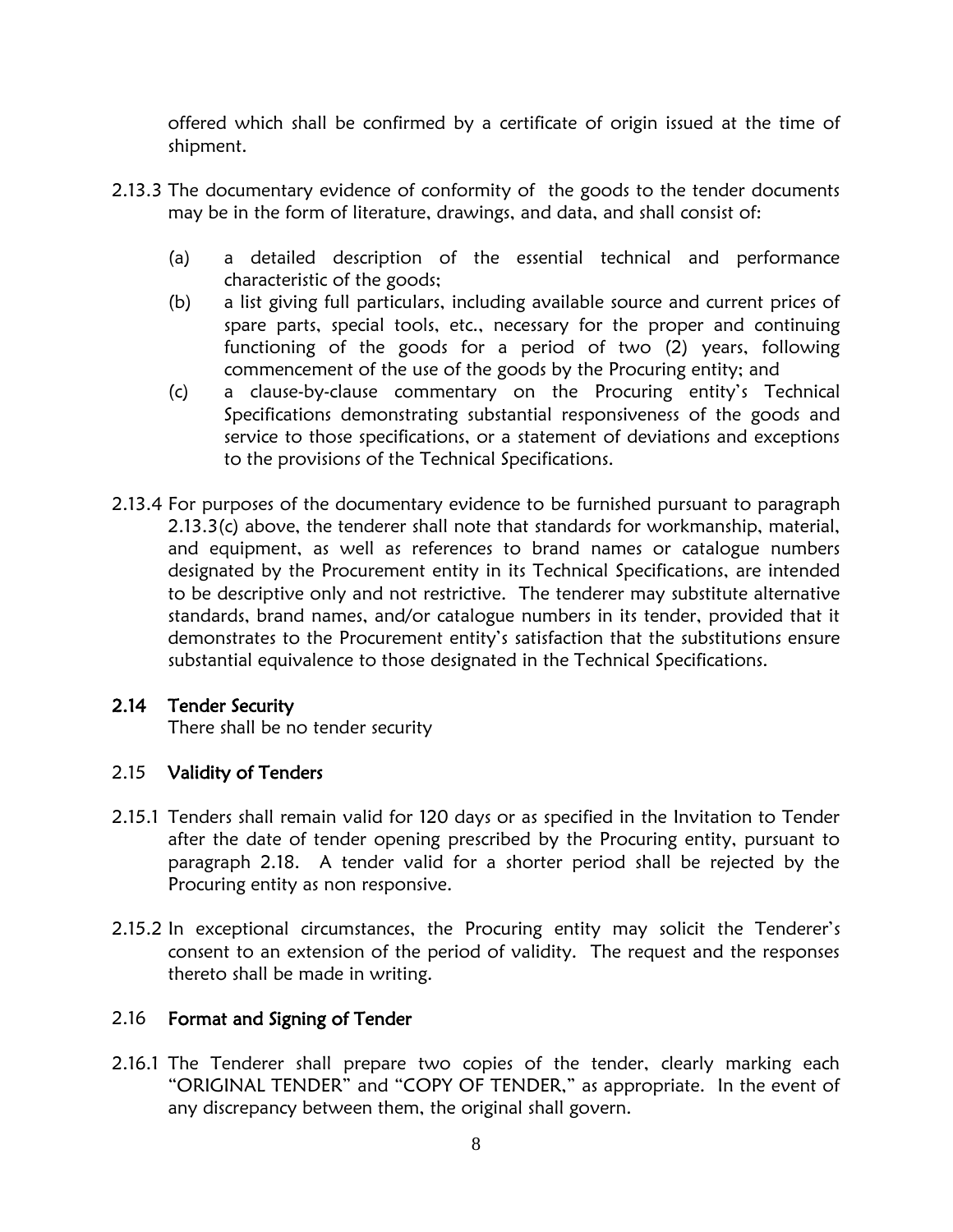- 2.16.2 The original and all copies of the tender shall be typed or written in indelible ink and shall be signed by the tenderer or a person or persons duly authorized to bind the tenderer to the contract. The latter authorization shall be indicated by written power-of-attorney accompanying the tender. All pages of the tender, except for unamended printed literature, shall be initialed by the person or persons signing the tender.
- 2.16.3 The tender shall have no interlineations, erasures, or overwriting except as necessary to correct errors made by the tenderer, in which case such corrections shall be initialed by the person or persons signing the tender.

#### 2.17 Sealing and Marking of Tenders

- 2.17.1 The Tenderer shall seal the original and each copy of the tender in separate envelopes, duly marking the envelopes as "ORIGINAL" and "COPY." The envelopes shall then be sealed in an outer envelope.
- 2.17.2 The inner and outer envelopes shall:
	- (a) be addressed to the Procuring entity at the address given in the Invitation to Tender:

(b) bear, tender number and name in the Invitation for Tenders and the words, "DO NOT OPEN BEFORE," 2<sup>nd</sup> February , 2018, at 9.00a.m. East African.

- 2.17.3 The inner envelopes shall also indicate the name and address of the tenderer to enable the tender to be returned unopened in case it is declared "late".
- 2.17.4 If the outer envelope is not sealed and marked as required by paragraph 2.17.2, the Procuring entity will assume no responsibility for the tender's misplacement or premature opening.

#### 2.18 Deadline for Submission of Tenders

- 2.18.1 Tenders must be received by the Procuring entity at the address specified under paragraph 2.17.2 no later than 2<sup>nd</sup> February , 2018, at 9.00a.m. East African.
- 2.18.2 The Procuring entity may, at its discretion, extend this deadline for the submission of tenders by amending the tender documents in accordance with paragraph 2.6, in which case all rights and obligations of the Procuring entity and candidates previously subject to the deadline will therefore be subject to the deadline as extended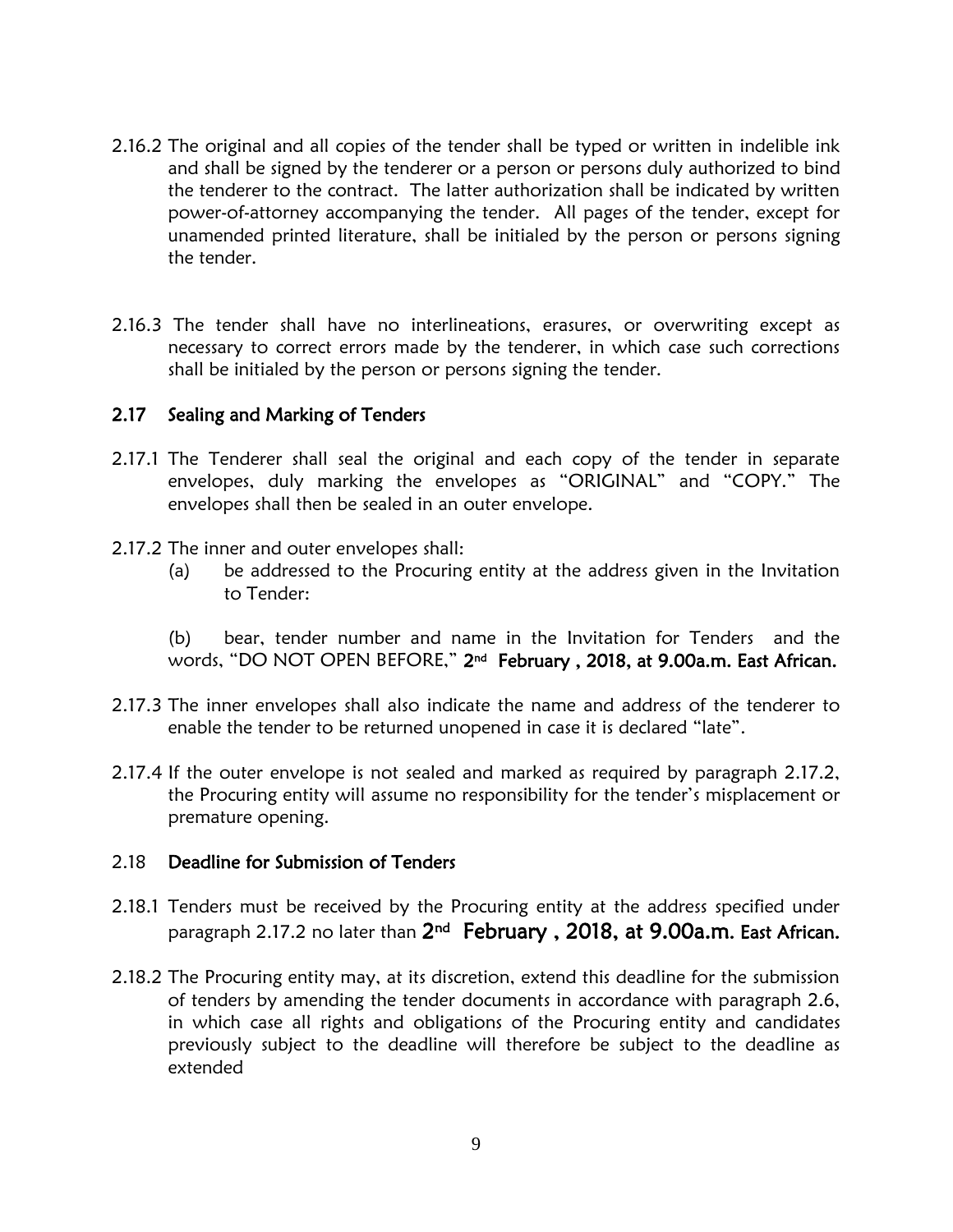#### 2.19 Modification and Withdrawal of Tenders

- 2.19.1 The tenderer may modify or withdraw its tender after the tender's submission, provided that written notice of the modification, including substitution or withdrawal of the tenders, is received by the Procuring Entity prior to the deadline prescribed for submission of tenders.
- 2.19.2 The Tenderer's modification or withdrawal notice shall be prepared, sealed, marked, and dispatched in accordance with the provisions of paragraph 2.17. A withdrawal notice may also be sent by cable, telex but followed by a signed confirmation copy, postmarked not later than the deadline for submission of tenders.
- 2.19.3 No tender may be modified after the deadline for submission of tenders.
- 2.19.4 No tender may be withdrawn in the interval between the deadline for submission of tenders and the expiration of the period of tender validity specified by the tenderer on the Tender Form. Withdrawal of a tender during this interval may result in the Tenderer's forfeiture of its tender security, pursuant to paragraph 2.14.7
- 2.19.5 The procuring entity may at any time terminate procurement proceedings before contract award and shall not be liable to any person for the termination.
- 2.19.6 The procuring entity shall give prompt notice of the termination to the tenderers and on request give its reasons for termination within 14 days of receiving the request from any tenderer.

#### 2.20 Opening of Tenders

- 2.20.1 The Procuring entity will open all tender on  $2^{\text{nd}}$  February, 2018, at 9.00a.m, East African.
- 2.20.2The tenderers' names, tender modifications or withdrawals, tender prices, discounts and the presence or absence of requisite tender security and such other details as the Procuring entity, at its discretion, may consider appropriate, will be announced at the opening.
- 2.20.3The Procuring entity will prepare minutes of the tender opening.

#### 2.21 Clarification of Tenders

2.21.1 To assist in the examination, evaluation and comparison of tenders the Procuring entity may, at its discretion, ask the tenderer for a clarification of its tender. The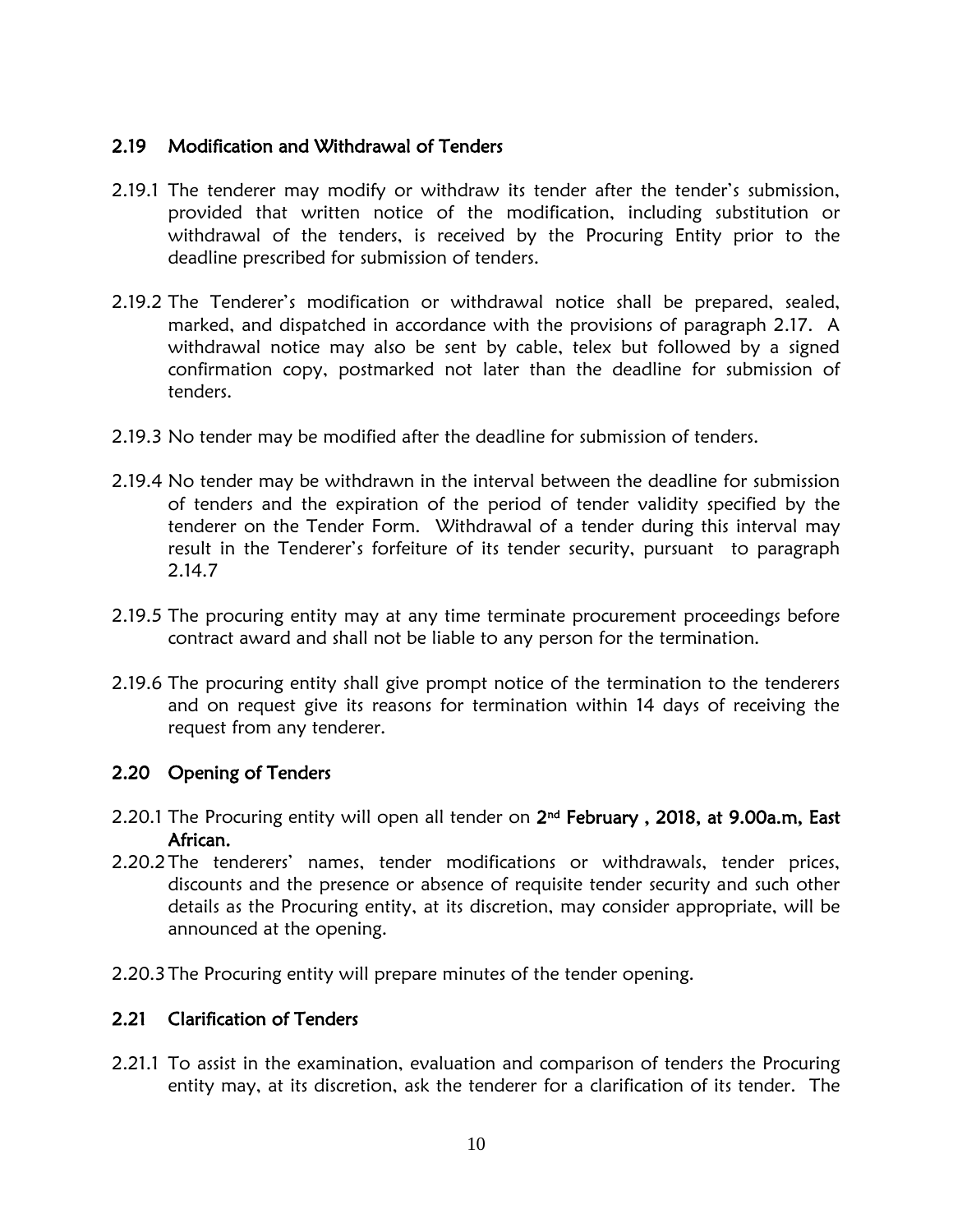request for clarification and the response shall be in writing, and no change in the prices or substance of the tender shall be sought, offered, or permitted.

2.21.2 Any effort by the tenderer to influence the Procuring entity in the Procuring entity's tender evaluation, tender comparison or contract award decisions may result in the rejection of the tenderers' tender.

### 2.22 Preliminary Examination

- 2.22.1 The Procuring entity will examine the tenders to determine whether they are complete, whether any computational errors have been made, whether required sureties have been furnished, whether the documents have been properly signed, and whether the tenders are generally in order.
- 2.22.2Arithmetical errors will be rectified on the following basis. If there is a discrepancy between the unit price and the total price that is obtained by multiplying the unit price and quantify, the unit price shall prevail, and the total price shall be corrected. If the candidate does not accept the correction of the errors, its tender will be rejected, and its tender security forfeited. If there is a discrepancy between words and figures the amount in words will prevail
- 2.22.3The Procuring entity may waive any minor informality or non-conformity or irregularity in a tender which does not constitute a material deviation, provided such waiver does not prejudice or effect the relative ranking of any tenderer.
- 2.22.4 Prior to the detailed evaluation, pursuant to paragraph 2.23 the Procuring entity will determine the substantial responsiveness of each tender to the tender documents. For purposes of these paragraphs, a substantially responsive tender is one, which conforms to all the terms and conditions of the tender documents without material deviations. The Procuring entity's determination of a tender's responsiveness is to be based on the contents of the tender itself without recourse to extrinsic evidence.
- 2.22.5 If a tender is not substantially responsive, it will be rejected by the Procuring entity and may not subsequently be made responsive by the tenderer by correction of the non conformity.

#### 2.23 Conversion to Single Currency

2.23.1 Where other currencies are used, the procuring entity will convert these currencies to Kenya Shillings using the selling exchange rate on the date of tender closing provided by the Central Bank of Kenya.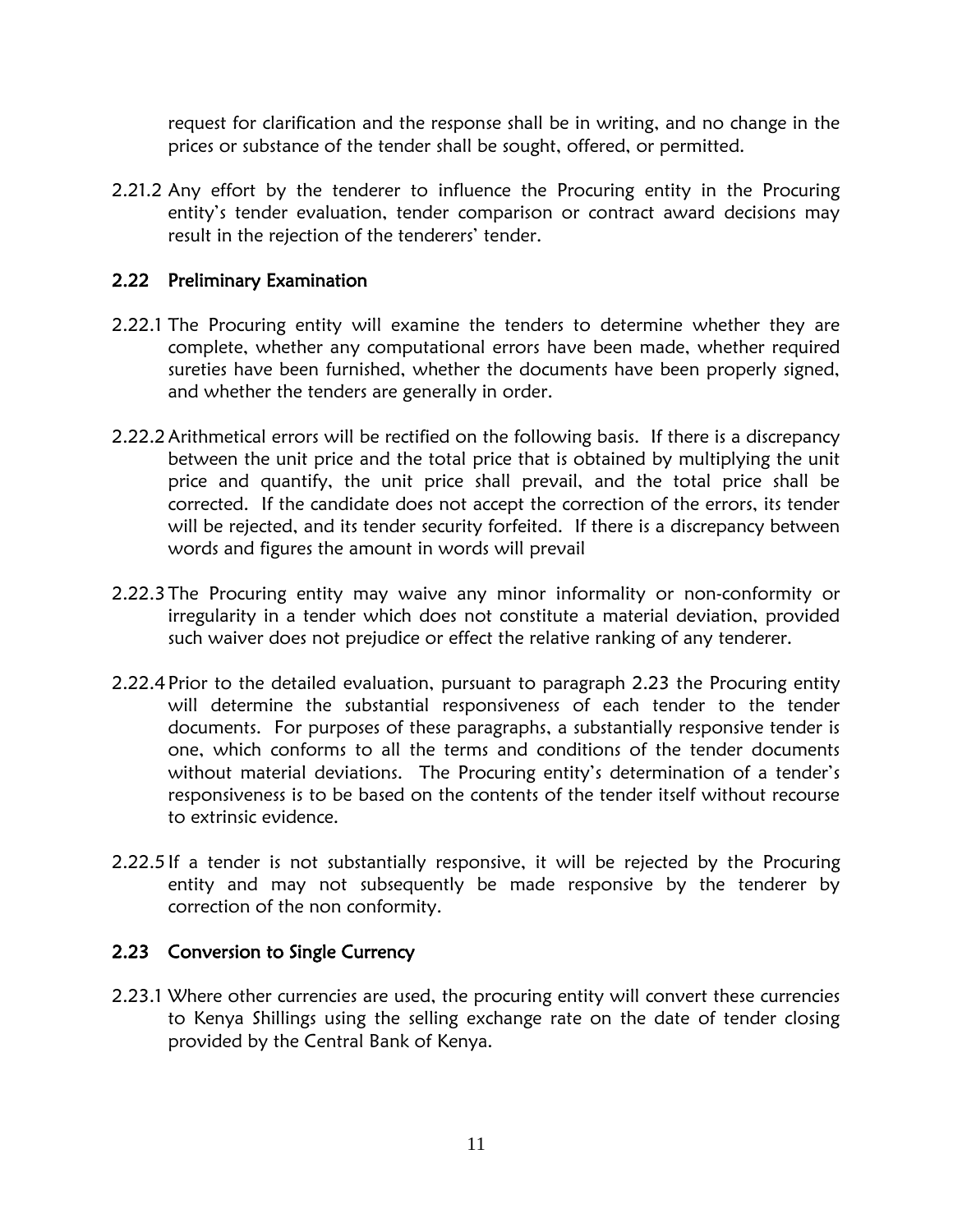#### 2.24 Evaluation and Comparison of Tenders

- 2.24.1 The Procuring entity will evaluate and compare the tenders which have been determined to be substantially responsive, pursuant to paragraph 2.22
- 2.24.2The tender evaluation committee shall evaluate the tender within 30 days of the validity period from the date of opening the tender.
- 2.24.3A tenderer who gives false information in the tender document about its qualification or who refuses to enter into a contract after notification of contract award shall be considered for debarment from participating in future public procurement.

#### 2.25 Preference

2.25.1 Preference where allowed in the evaluation of tenders shall not exceed 15%

#### 2.26 Contacting the Procuring entity

- 2.26.1 Subject to paragraph 2.21 no tenderer shall contact the Procuring entity on any matter related to its tender, from the time of the tender opening to the time the contract is awarded.
- 2.26.2Any effort by a tenderer to influence the Procuring entity in its decisions on tender, evaluation, tender comparison, or contract award may result in the rejection of the Tenderer's tender.

### 2.27 Award of Contract

#### (a) Post-qualification

- 2.27.1 In the absence of pre-qualification, the Procuring entity will determine to its satisfaction whether the tenderer that is selected as having submitted the lowest evaluated responsive tender is qualified to perform the contract satisfactorily.
- 2.27.2The determination will take into account the tenderer financial, technical, and production capabilities. It will be based upon an examination of the documentary evidence of the tenderer qualifications submitted by the tenderer, pursuant to paragraph 2.12.3 as well as such other information as the Procuring entity deems necessary and appropriate.
- 2.27.3An affirmative determination will be a prerequisite for award of the contract to the tenderer. A negative determination will result in rejection of the Tenderer's tender, in which event the Procuring entity will proceed to the next lowest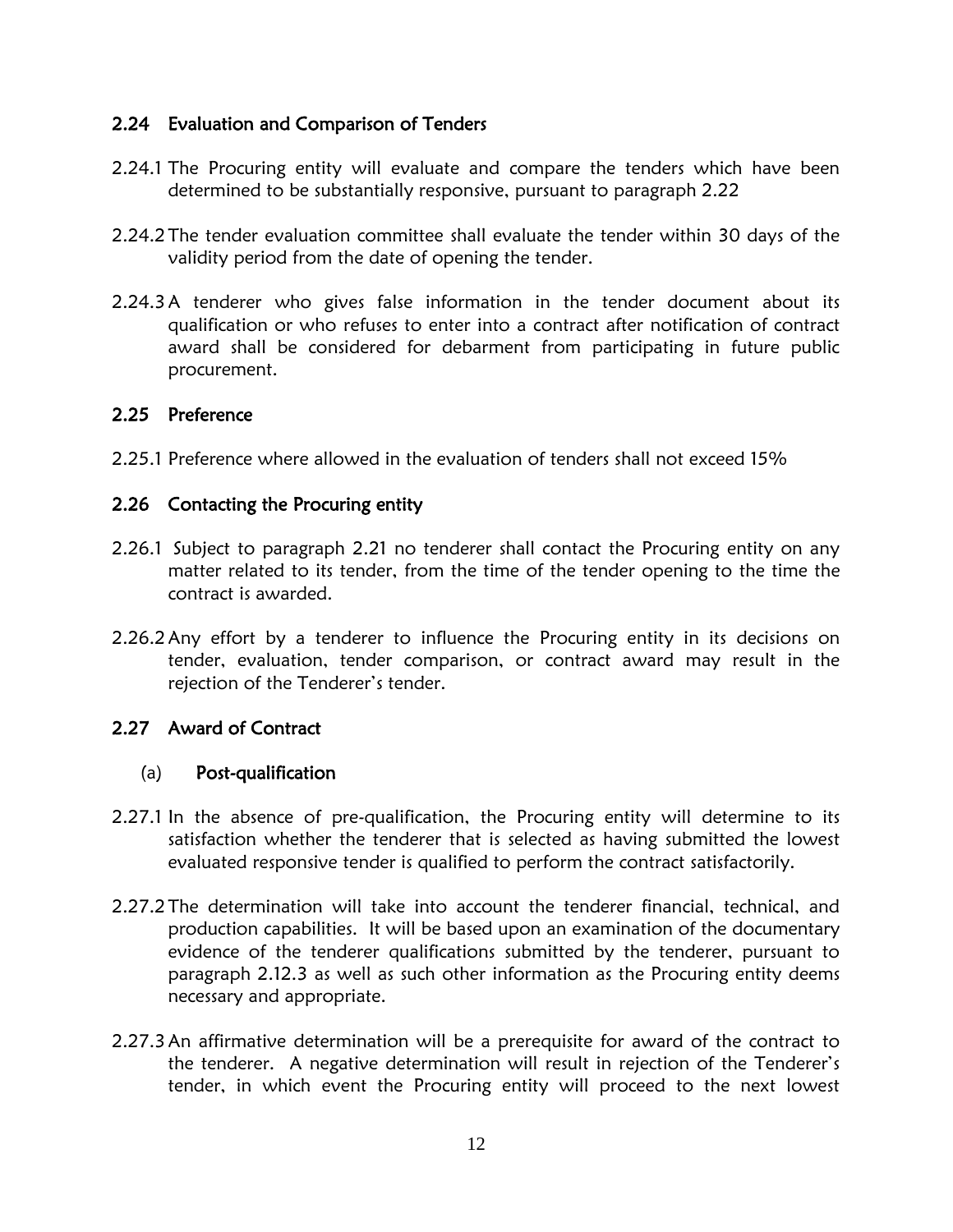evaluated tender to make a similar determination of that Tenderer's capabilities to perform satisfactorily.

## (b) Award Criteria

2.27.4 The Procuring entity will award the contract to the tenderer determined to be substantially responsive and has been determined to be the lowest evaluated tender, provided further that the tenderer is determined to be qualified to perform the contract satisfactorily.

### (c) Procuring entity's Right to Vary quantities

2.27.5 The Procuring entity reserves the right at the time of contract award to increase or decrease the quantity of goods originally specified in the Schedule of requirements without any change in unit price or other terms and conditions

## (d) Procuring entity's Right to Accept or Reject Any or All Tenders

2.27.6 The Procuring entity reserves the right to accept or reject the tender, and to annul the tendering process and reject all tenders at any time prior to contract award, without thereby incurring any liability to the affected tenderer or any obligation to inform the affected tenderer of the grounds for the Procuring entity's action

### 2.28 Notification of Award

- 2.28.1 Prior to the expiration of the period of tender validity, the Procuring entity will notify the successful tenderer in writing that its tender has been accepted.
- 2.28.2 The notification of award will constitute the formation of the Contract but will have to wait until the contract is finally signed by both parties

## 2.29 Signing of Contract

- 2.29.1 At the same time as the Procuring entity notifies the successful tenderer that its tender has been accepted, the Procuring entity will send the tenderer the Contract Form provided in the tender documents, incorporating all agreements between the parties.
- 2.29.2The parties to the contract shall have it signed within 30 days from the date of notification of contract award unless thee is an administrative review request.
- 2.29.3Within thirty (30) days of receipt of the Contract Form, the successful tenderer shall sign and date the contract and return it to the Procuring entity.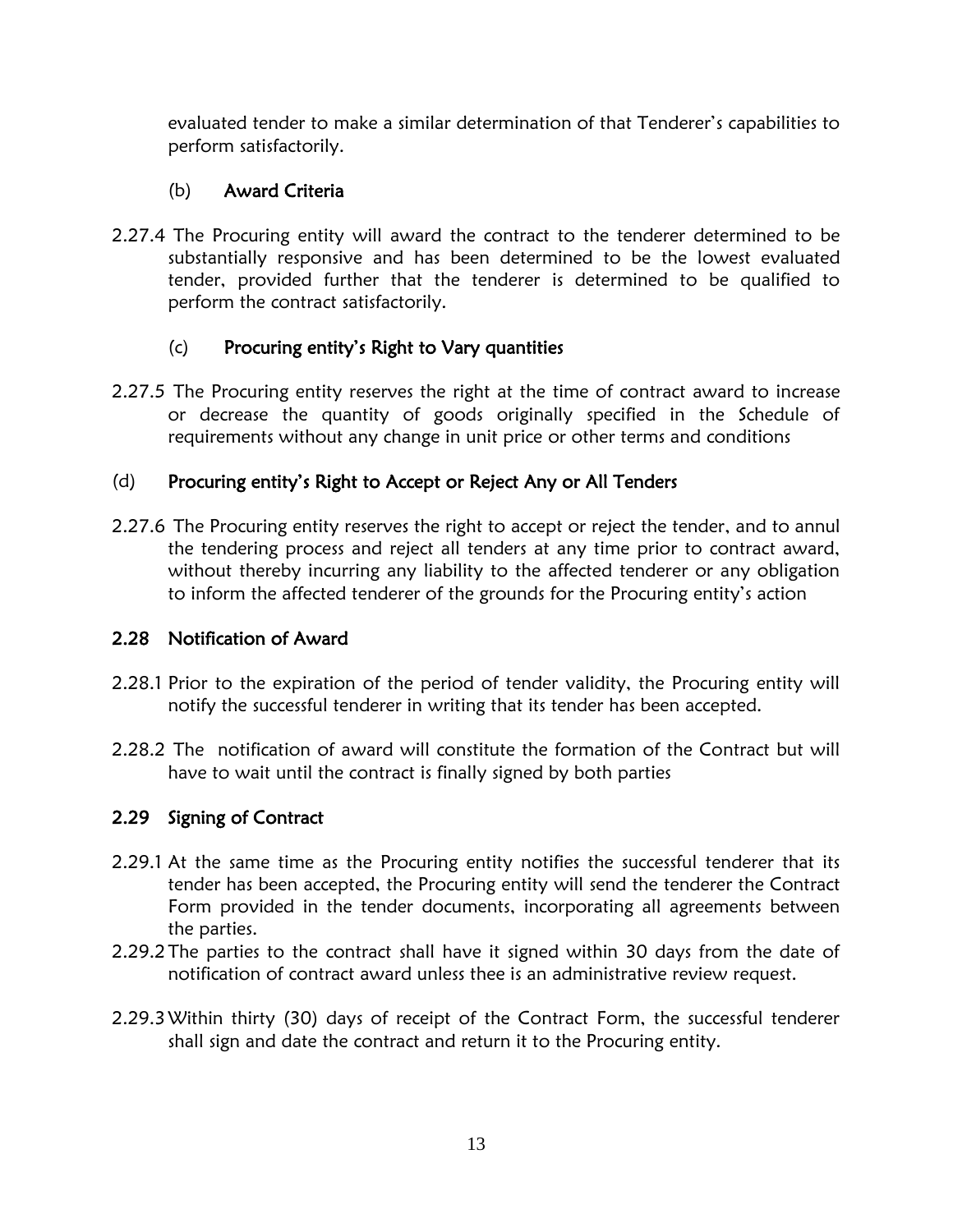#### 2.30 Performance Security

- 2.30.1 Within Thirty (30)days of the receipt of notification of award from the Procuring entity, the successful tenderer shall furnish the performance security in accordance with the Conditions of Contract, in the Performance Security Form provided in the tender documents, or in another form acceptable to the Procuring entity.
- 2.30.2Failure of the successful tenderer to comply with the requirements of paragraph 2.27 or paragraph 2.28 shall constitute sufficient grounds for the annulment of the award and forfeiture of the tender security, in which event the Procuring entity may make the award to the next lowest evaluated Candidate or call for new tenders.

### 2.31 Corrupt or Fraudulent Practices

- 2.31.1 The Procuring entity requires that tenderers observe the highest standard of ethics during the procurement process and execution of contracts when used in the present regulations, the following terms are defined as follows;
	- (i) "corrupt practice" means the offering, giving, receiving, or soliciting of any thing of value to influence the action of a public official in the procurement process or in contract execution; and
	- (ii) "fraudulent practice" means a misrepresentation of facts in order to influence a procurement process or the execution of a contract to the detriment of the Procuring entity, and includes collusive practice among tenderer (prior to or after tender submission) designed to establish tender prices at artificial non-competitive levels and to deprive the Procuring entity of the benefits of free and open competition;
- 2.31.2 The procuring entity will reject a proposal for award if it determines that the tenderer recommended for award has engaged in corrupt or fraudulent practices in competing for the contract in question.
- 2.31.3 Further a tenderer who is found to have indulged in corrupt or fraudulent practices risks being debarred from participating in public procurement in Kenya.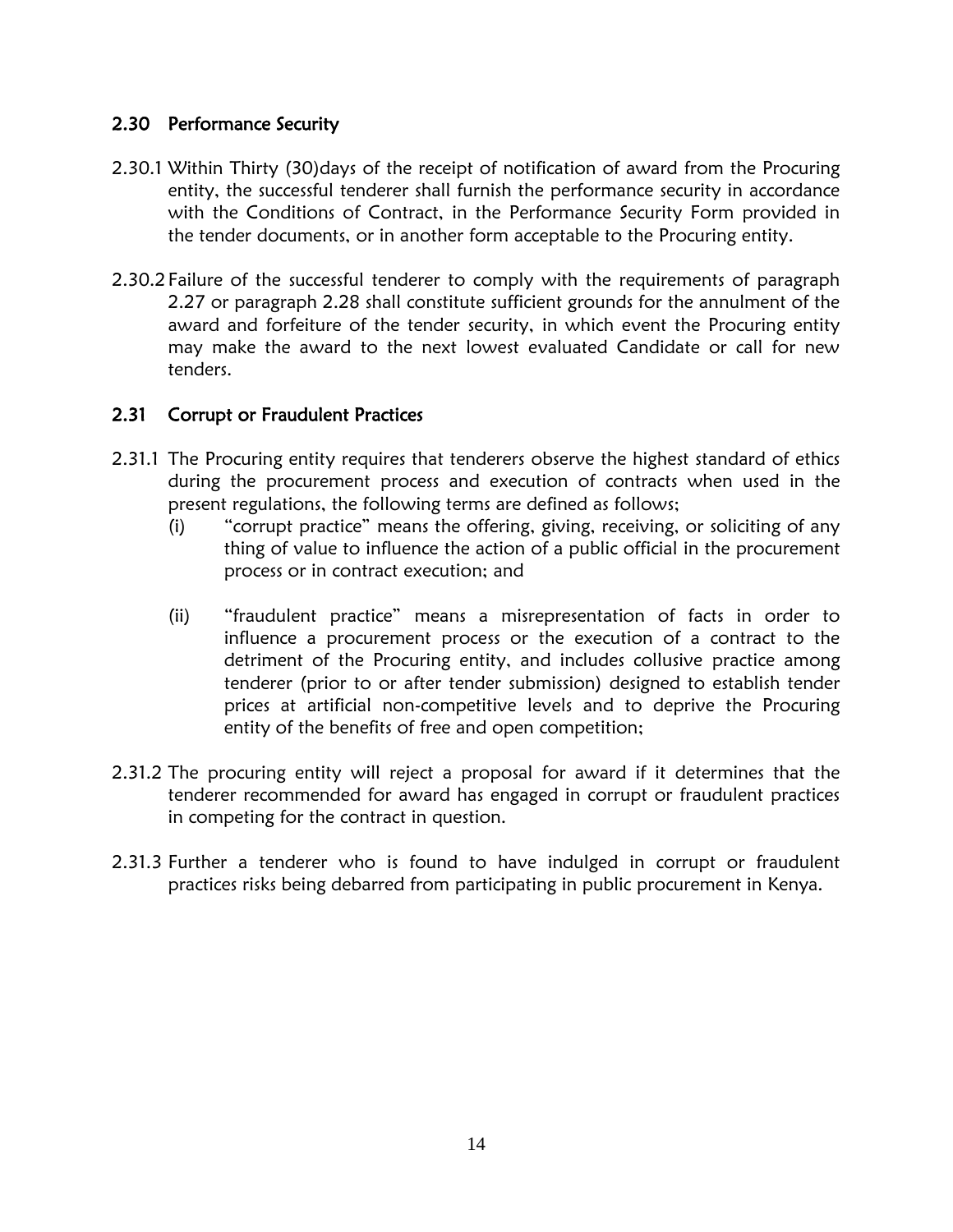## Appendix to Instructions to Tenderers

## Notes on the Appendix to the Instruction to Tenderers

1. The Appendix to instructions to tenderers is intended to assist the procuring entity in providing specific information in relation to the corresponding clause in the instructions to Tenderers included in Section II and has to be prepared for each specific procurement.

2. The procuring entity should specify in the appendix information and requirements specific to the circumstances of the procuring entity, the goods to be procured and the tender evaluation criteria that will apply to the tenders.

3. In preparing the Appendix the following aspects should be taken into consideration;

(a) The information that specifies and complements provisions of Section II to be incorporated

(b) Amendments and/or supplements if any, to provisions of Section II as necessitated by the circumstances of the goods to be procured to be also incooporated

4. Section II should remain unchanged and can only be amended through the Appendix.

5. Clauses to be included in this part must be consistent with the public procurement law and the regulations.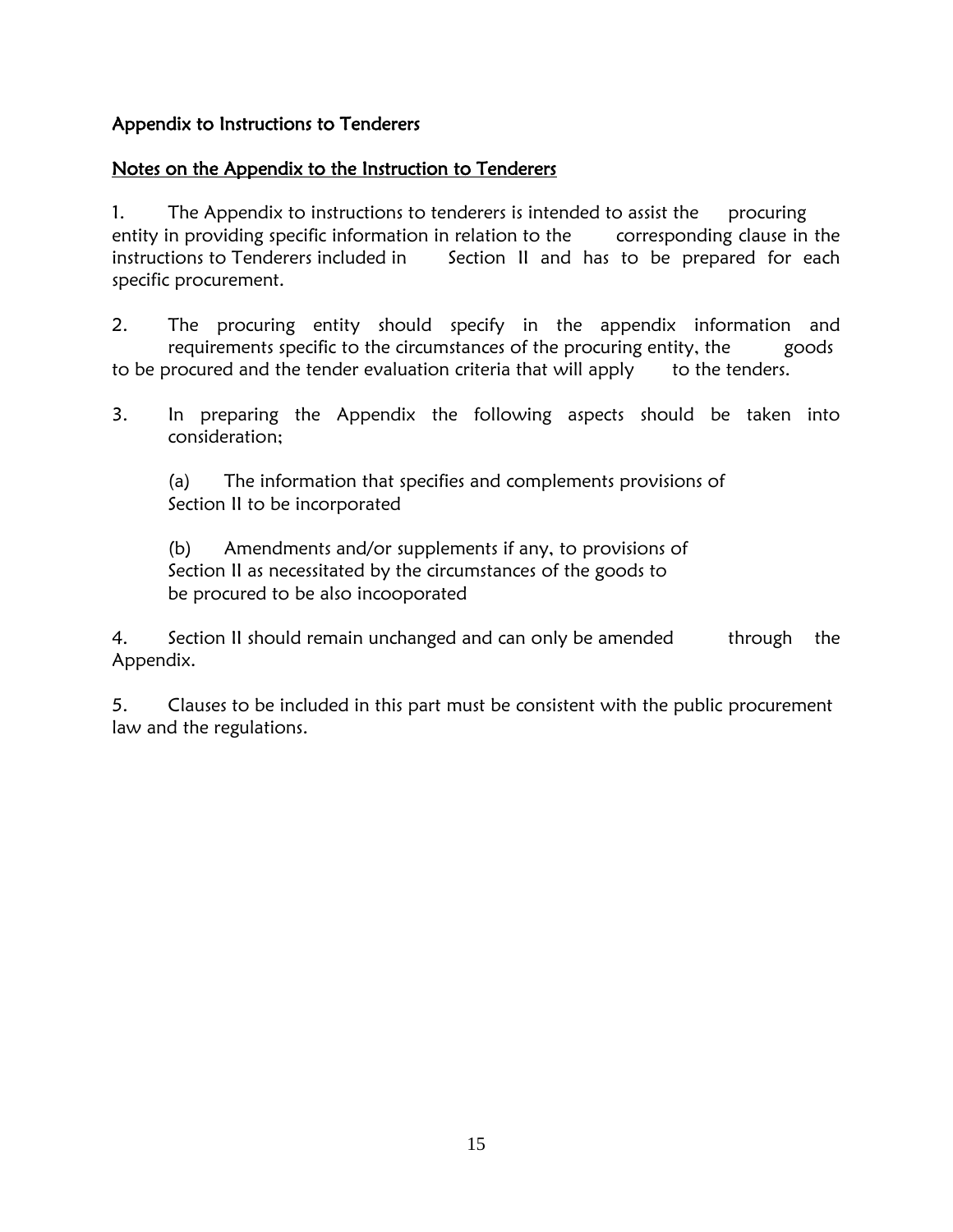## Appendix to Instructions to Tenderers

The following information regarding the particulars of the tender shall complement supplement or amend the provisions of the instructions to tenderers. Wherever there is a conflict between the provision of the instructions to tenderers and the provisions of the appendix, the provisions of the appendix herein shall prevail over those of the instructions to tenderers

| <b>INSTRUCTIONS TO</b> | PARTICULARS OF APPENDIX TO INSTRUCTIONS TO TENDERS                                 |
|------------------------|------------------------------------------------------------------------------------|
| <b>TENDERERS</b>       |                                                                                    |
| <b>REFERENCE</b>       |                                                                                    |
| 2.1.1                  | Restricted to authorized dealers of Data Centre Switches                           |
|                        |                                                                                    |
| 2.10.4                 | The validity period of the tender shall be 120 days from the date of               |
|                        | opening of the tender.                                                             |
| 2.10.14                | Tender validity period shall be 120 day from the date of the tender                |
|                        | opening $(2.15.1)$                                                                 |
| 2.11.1                 | Prices shall be quoted in Kenya Shillings.                                         |
| 2.12                   | The Documentary evidence of the tenderers qualifications to perform                |
|                        | the contract if its tender is accepted shall be established to the                 |
|                        | Procuring entity's satisfaction;                                                   |
|                        | 1. Certificate of Incorporation                                                    |
|                        | 2. A valid Tax compliance certificate                                              |
| 2.13.3(a)              | The Tenderer must submit a samples of ballot box for presidential                  |
|                        | elective position                                                                  |
| 2.13.4                 | The Data Centre Switches shall meet the requirement as specified in the            |
|                        | tender document.                                                                   |
| $2.14.1 - 2$           | There shall be no tender security                                                  |
| 2.15                   | Tenders shall remain valid for 120 days from the deadline date of                  |
|                        | submission of tender.                                                              |
| 2.16                   | The bidders must submit one (1) ORIGINAL TENDER" and one (1) COPY<br>OF TENDER.    |
| 2.18.1                 | The day, date and time of closing the tender will be 2 <sup>nd</sup> February,     |
|                        | 2017, at 9.00a.m. East African.                                                    |
| 2.20                   | Tender will be opened on 2 <sup>nd</sup> February, 2017, at 9.00a.m. East African. |
|                        | The request for clarification and the response shall be in writing though          |
|                        | the:-                                                                              |
|                        | The Chief Executive Officer/ Commission Secretary                                  |
|                        | Independent Electoral and Boundaries Commission (IEBC)                             |
| 2.21                   | P. O. Box 45371-00100, Nairobi                                                     |
|                        | Tel; 254-20-2796000                                                                |
|                        | www.iebc.or.ke                                                                     |
|                        | Email: procurement @iebc.or.ke                                                     |
|                        |                                                                                    |
|                        |                                                                                    |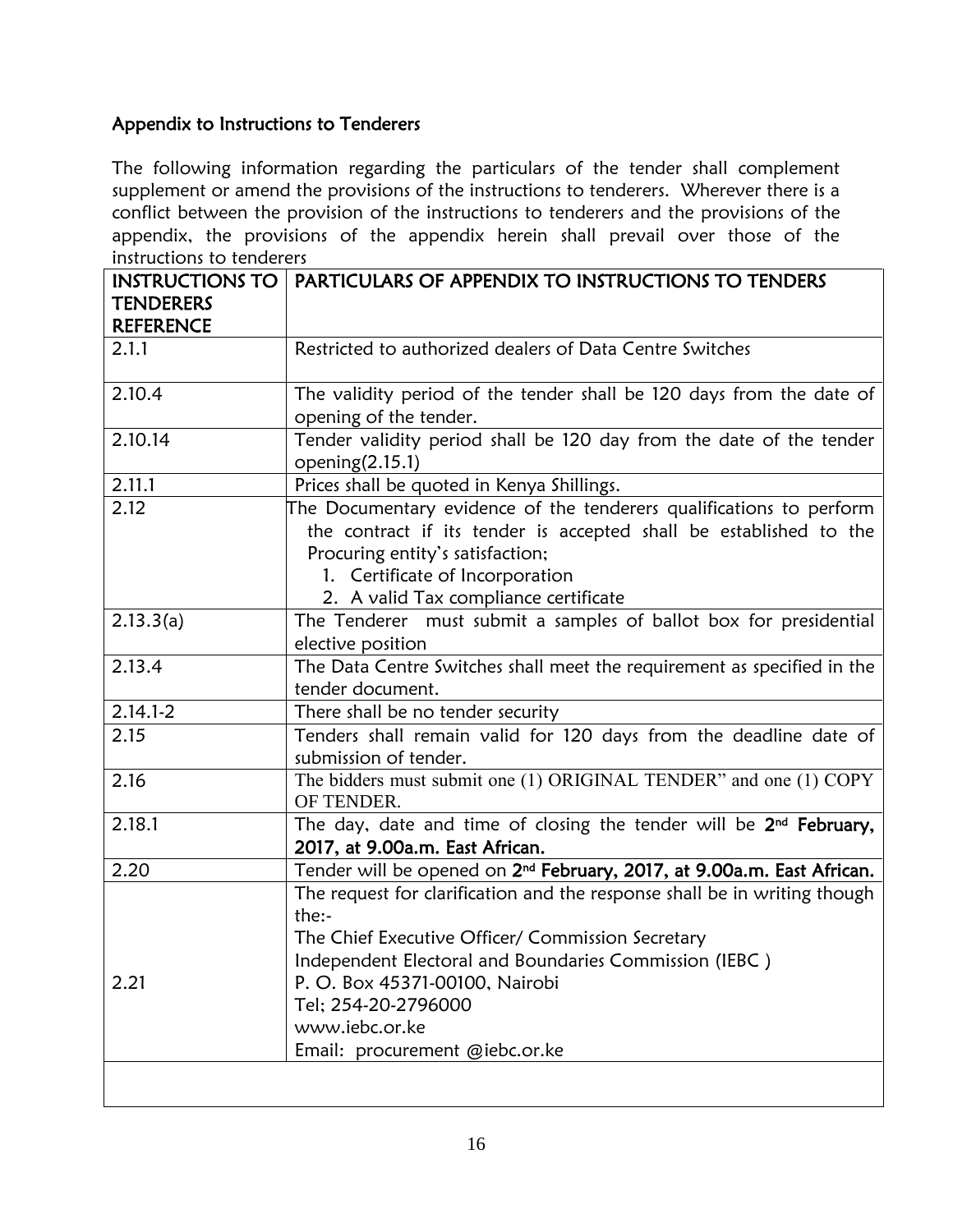|                 | 2.24 Evaluation and Comparison of Tenders                                                     |                  |
|-----------------|-----------------------------------------------------------------------------------------------|------------------|
|                 | A. Preliminary Evaluation                                                                     |                  |
|                 |                                                                                               | Responsive       |
|                 |                                                                                               | <b>Not</b><br>or |
| Responsive      | No. Requirements                                                                              | Responsive       |
| MR <sub>1</sub> | Must Submit a copy of the Certificate of incorporation                                        |                  |
| <b>MR2</b>      | Must Submit a copy of Valid Tax Compliance certificate or tax<br>exempt letter.               |                  |
| MR <sub>3</sub> | a dully filled up Confidential Business<br>Must submit<br>Questionnaire                       |                  |
| MR4             | Must submit a duly filled up Manufacturer's authorization<br>form                             |                  |
|                 | At this stage, the tenderer's submission will either be responsive or non responsive. The non |                  |
|                 | responsive submission in any of the Four (4) mandatory requirements will be eliminated from   |                  |
|                 | the entire evaluation process and will not be considered further.                             |                  |
|                 | <b>B. Technical Evaluation</b>                                                                |                  |
|                 | The bid MUST meet 100% the requirements of the Technical Specifications                       |                  |
| $C_{\cdot}$     | <b>Financial Evaluation:</b>                                                                  |                  |
| Financial       | The tender form is duly signed by the duly authorized representative of the                   |                  |
| <b>Analysis</b> | tenderer                                                                                      |                  |
| 2.29.1          | <b>Performance Security</b>                                                                   |                  |
|                 | The Performance security of 10% of the contract price shall be provided in any of             |                  |
|                 | the following forms only;-                                                                    |                  |
|                 | (a) a bank guarantee (from a local bank in Kenya);                                            |                  |
|                 | (b) such insurance company guarantee as may be approved by PPRA;                              |                  |
|                 |                                                                                               |                  |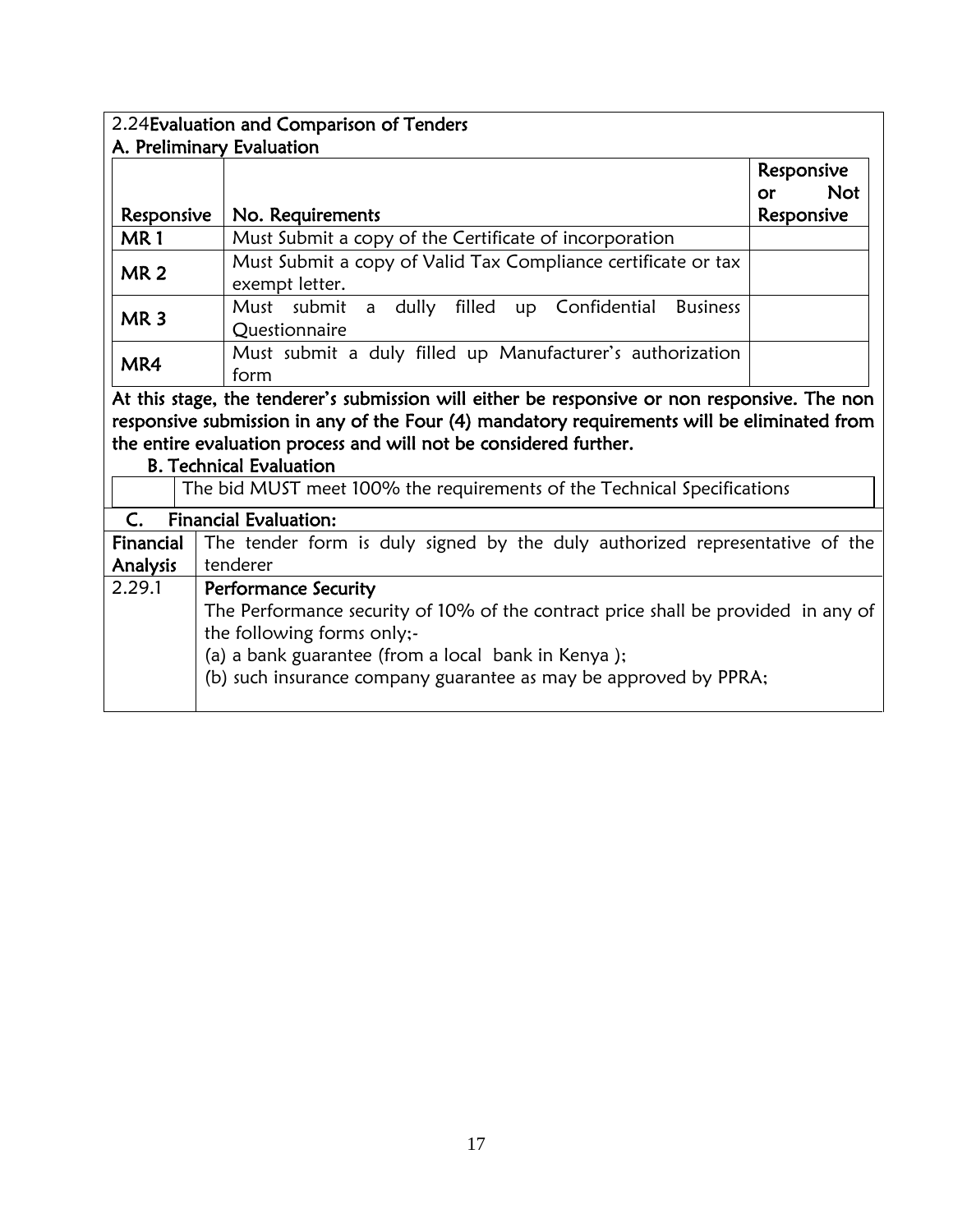## SECTION III - GENERAL CONDITIONS OF CONTRACT

#### 3.1 Definitions

- 3.1.1 In this Contract, the following terms shall be interpreted as indicated:-
	- (a) "The Contract" means the agreement entered into between the Procuring entity and the tenderer, as recorded in the Contract Form signed by the parties, including all attachments and appendices thereto and all documents incorporated by reference therein.
	- (b) "The Contract Price" means the price payable to the tenderer under the Contract for the full and proper performance of its contractual obligations
	- (c) "The Goods" means all of the equipment, machinery, and/or other materials, which the tenderer is required to supply to the Procuring entity under the Contract.
	- (d) "The Procuring entity" means the organization purchasing the Goods under this Contract.
	- (e) "The Tenderer' means the individual or firm supplying the Goods under this Contract.

#### 3.2 Application

3.2.1 These General Conditions shall apply in all Contracts made by the Procuring entity for the procurement installation and commissioning of equipment

### 3.3 Country of Origin

- 3.3.1 For purposes of this clause, "Origin" means the place where the Goods were mined, grown or produced.
- 3.3.2 The origin of Goods and Services is distinct from the nationality of the tenderer.

#### 3.4 Standards

3.4.1 The Goods supplied under this Contract shall conform to the standards mentioned in the Technical Specifications.

### 3.5 Use of Contract Documents and Information

3.5.1 The tenderer shall not, without the Procuring entity's prior written consent, disclose the Contract, or any provision therefore, or any specification, plan, drawing, pattern, sample, or information furnished by or on behalf of the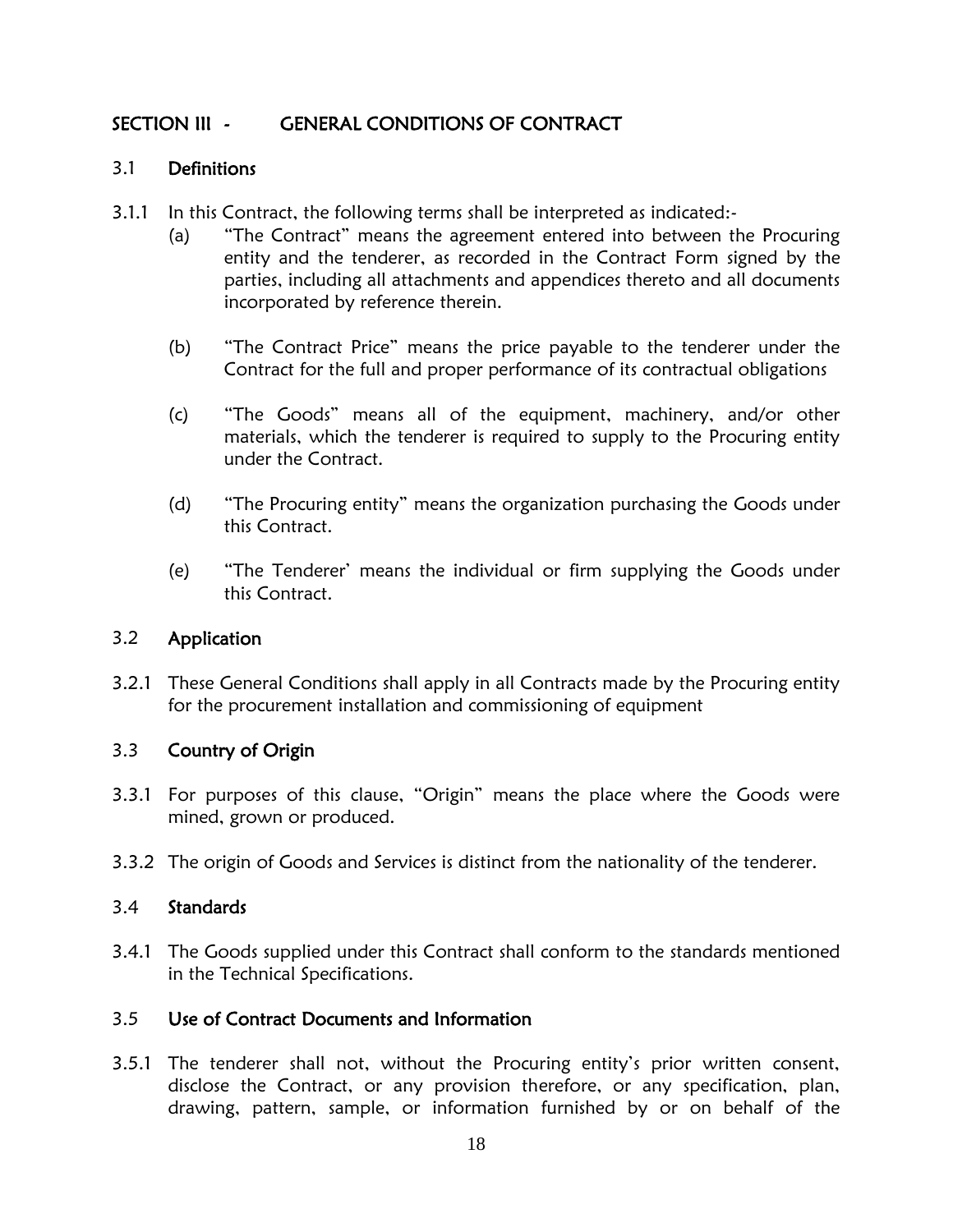Procuring entity in connection therewith, to any person other than a person employed by the tenderer in the performance of the Contract.

- 3.5.2 The tenderer shall not, without the Procuring entity's prior written consent, make use of any document or information enumerated in paragraph 3.5.1 above
- 3.5.3 Any document, other than the Contract itself, enumerated in paragraph 3.5.1 shall remain the property of the Procuring entity and shall be returned (all copies) to the Procuring entity on completion of the Tenderer's performance under the Contract if so required by the Procuring entity

#### 3.6 Patent Rights

3.6.1 The tenderer shall indemnify the Procuring entity against all third-party claims of infringement of patent, trademark, or industrial design rights arising from use of the Goods or any part thereof in the Procuring entity's country

#### 3.7 Performance Security

- 3.7.1 Within thirty (30) days of receipt of the notification of Contract award, the successful tenderer shall furnish to the Procuring entity the performance security in the amount specified in Special Conditions of Contract.
- 3.7.2 The proceeds of the performance security shall be payable to the Procuring entity as compensation for any loss resulting from the Tenderer's failure to complete its obligations under the Contract.
- 3.7.3 The performance security shall be denominated in the currency of the Contract, or in a freely convertible currency acceptable to the Procuring entity and shall be in the form of a bank guarantee or an irrevocable letter of credit issued by a reputable bank located in Kenya or abroad, acceptable to the Procuring entity, in the form provided in the tender documents.
- 3.7.4 The performance security will be discharged by the Procuring entity and returned to the Candidate not later than thirty (30) days following the date of completion of the Tenderer's performance obligations under the Contract, including any warranty obligations, under the Contract

#### 3.8 Inspection and Tests

3.8.1 The Procuring entity or its representative shall have the right to inspect and/or to test the goods to confirm their conformity to the Contract specifications. The Procuring entity shall notify the tenderer in writing in a timely manner, of the identity of any representatives retained for these purposes.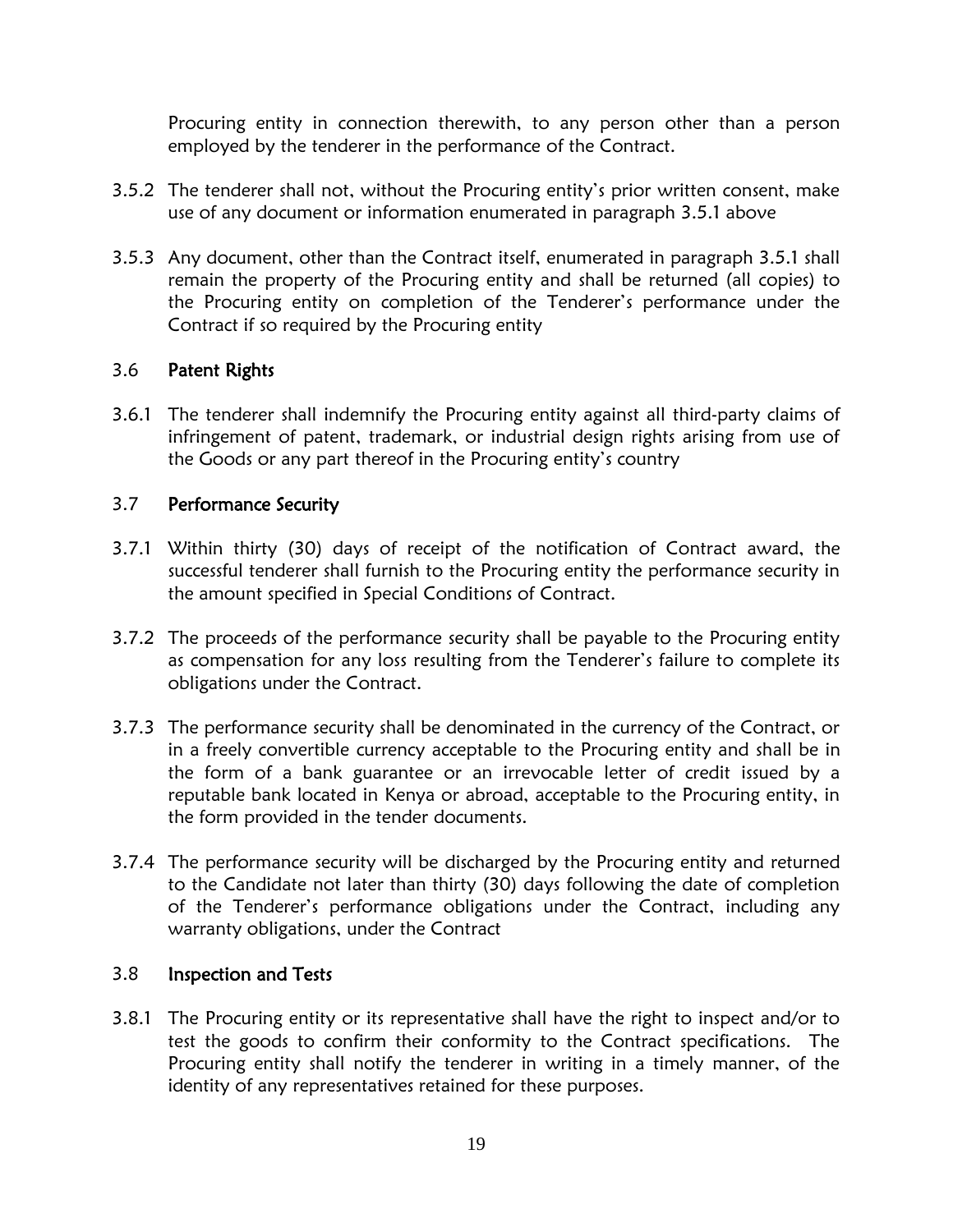- 3.8.2 The inspections and tests may be conducted in the premises of the tenderer or its subcontractor(s), at point of delivery, and/or at the Goods' final destination If conducted on the premises of the tenderer or its subcontractor(s), all reasonable facilities and assistance, including access to drawings and production data, shall be furnished to the inspectors at no charge to the Procuring entity.
- 3.8.3 Should any inspected or tested goods fail to conform to the Specifications, the Procuring entity may reject the equipment, and the tenderer shall either replace the rejected equipment or make alterations necessary to make specification requirements free of costs to the Procuring entity.
- 3.8.4 The Procuring entity's right to inspect, test and where necessary, reject the goods after the Goods' arrival shall in no way be limited or waived by reason of the equipment having previously been inspected, tested and passed by the Procuring entity or its representative prior to the equipment delivery.
- 3.8.5 Nothing in paragraph 3.8 shall in any way release the tenderer from any warranty or other obligations under this Contract.

#### 3.9 Packing

- 3.9.1 The tenderer shall provide such packing of the Goods as is required to prevent their damage or deterioration during transit to their final destination, as indicated in the Contract.
- 3.9.2 The packing, marking, and documentation within and outside the packages shall comply strictly with such special requirements as shall be expressly provided for in the Contract

#### 3.10 Delivery and Documents

3.10.1 Delivery of the Goods shall be made by the tenderer in accordance with the terms specified by Procuring entity in its Schedule of Requirements and the Special Conditions of Contract

#### 3.11 Insurance

3.11.1 The Goods supplied under the Contract shall be fully insured against loss or damage incidental to manufacturer or acquisition, transportation, storage, and delivery in the manner specified in the Special conditions of contract.

#### 3.12 Payment

3.12.1 The method and conditions of payment to be made to the tenderer under this Contract shall be specified in Special Conditions of Contract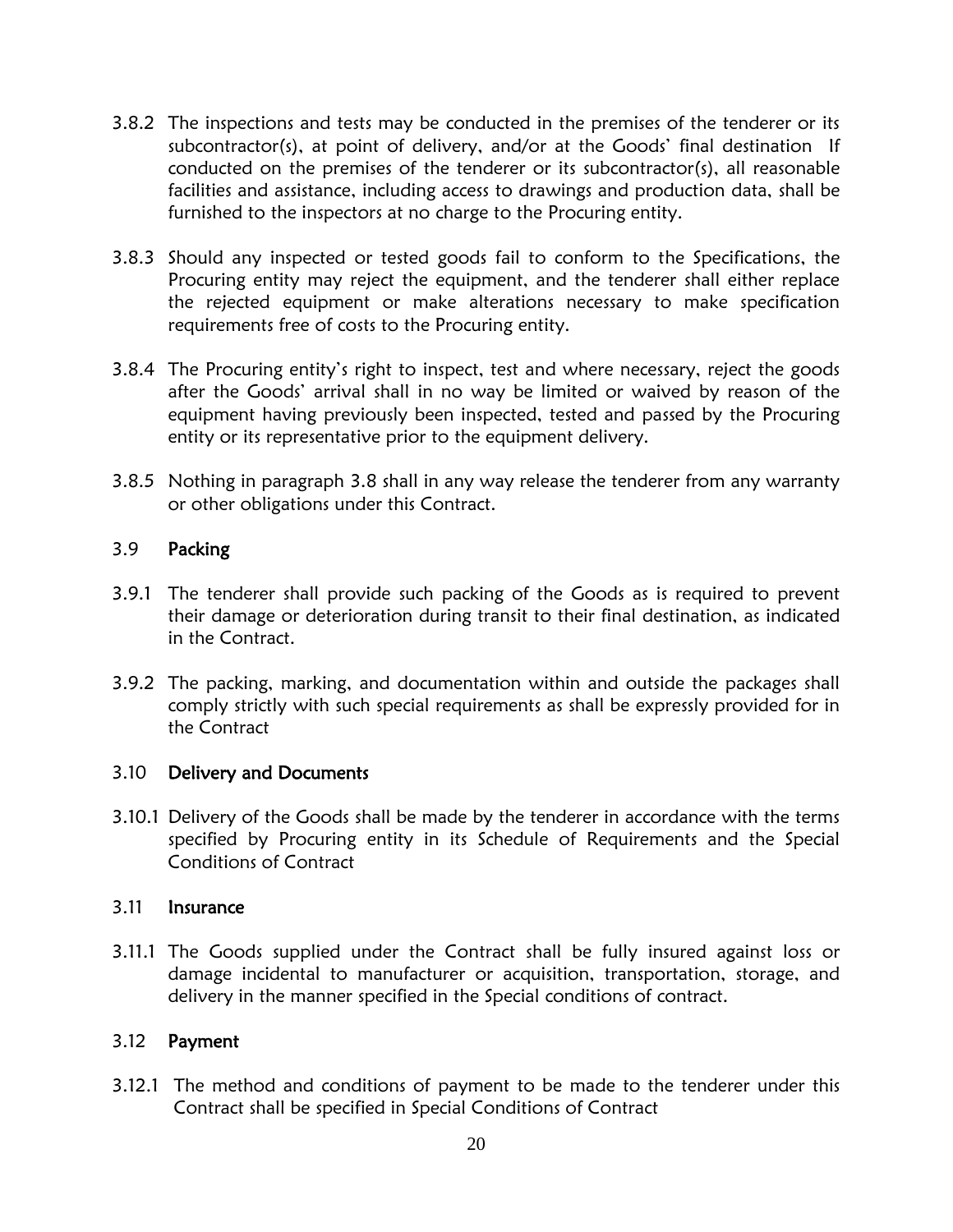3.12.2 Payments shall be made promptly by the Procuring entity as specified in the contract

#### 3.13 Prices

- 3.13.1 Prices charged by the tenderer for goods delivered and services performed under the Contract shall not, with the exception of any price adjustments authorized in Special Conditions of Contract, vary from the prices by the tenderer in its tender.
- 3.13.2 Contract price variations shall not be allowed for contracts not exceeding one year (12 months)
- 3.13.3 Where contract price variation is allowed, the variation shall not exceed 10% of the original contract price.
- 3.13.4 Price variation request shall be processed by the procuring entity within 30 days of receiving the request.

#### 3.14. Assignment

3.14.1 The tenderer shall not assign, in whole or in part, its obligations to perform under this Contract, except with the Procuring entity's prior written consent

#### 3.15 Subcontracts

3.15.1 The tenderer shall notify the Procuring entity in writing of all subcontracts awarded under this Contract if not already specified in the tender. Such notification, in the original tender or later, shall not relieve the tenderer from any liability or obligation under the Contract

#### 3.16 Termination for default

- 3.16.1 The Procuring entity may, without prejudice to any other remedy for breach of Contract, by written notice of default sent to the tenderer, terminate this Contract in whole or in part
	- (a) if the tenderer fails to deliver any or all of the goods within the period(s) specified in the Contract, or within any extension thereof granted by the Procuring entity
	- (b) if the tenderer fails to perform any other obligation(s) under the **Contract**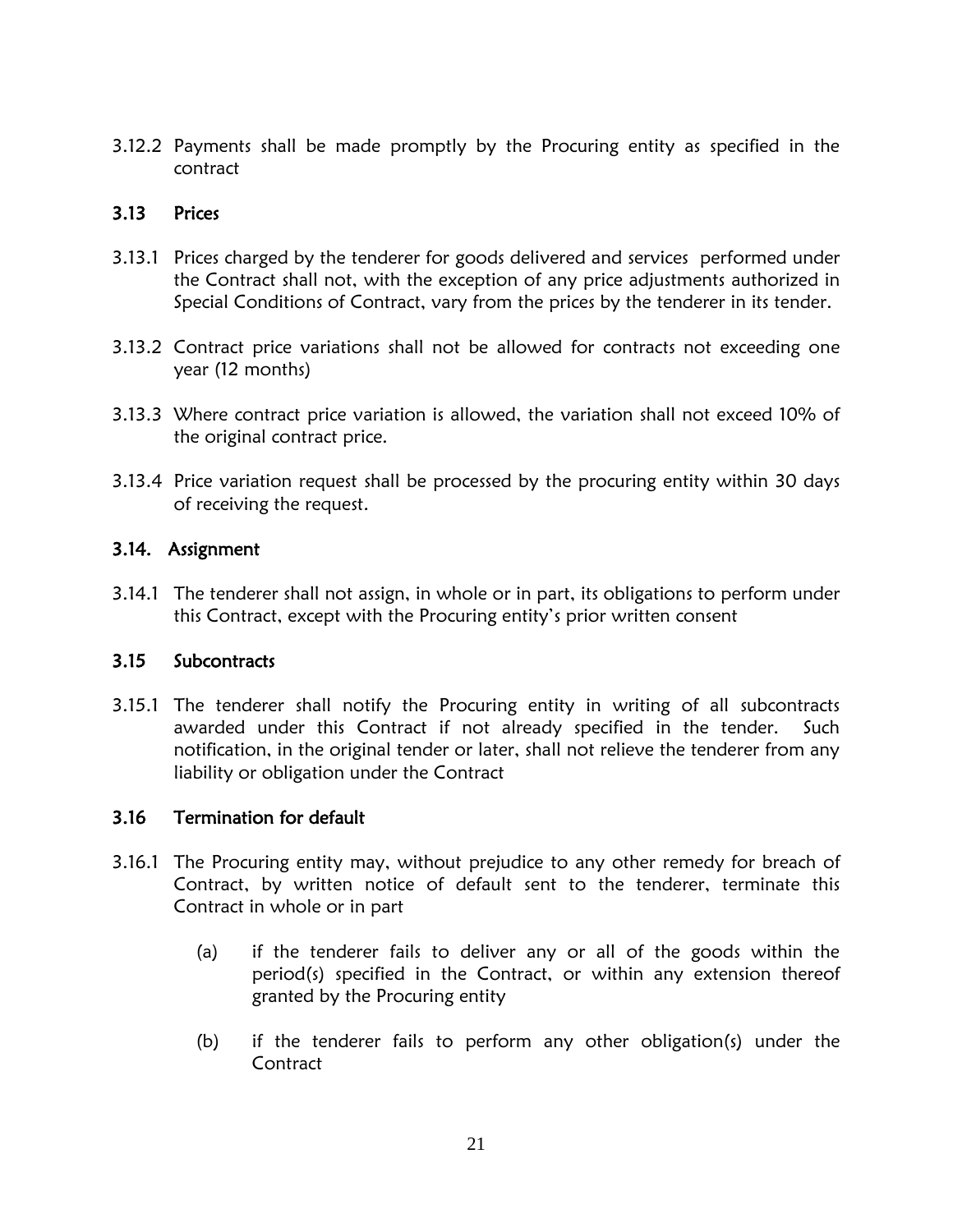- (c) if the tenderer, in the judgment of the Procuring entity has engaged in corrupt or fraudulent practices in competing for or in executing the **Contract**
- 3.16.2 In the event the Procuring entity terminates the Contract in whole or in part, it may procure, upon such terms and in such manner as it deems appropriate, equipment similar to those undelivered, and the tenderer shall be liable to the Procuring entity for any excess costs for such similar goods.

### 3.17 Liquidated Damages

3.17.1. If the tenderer fails to deliver any or all of the goods within the period(s) specified in the contract, the procuring entity shall, without prejudice to its other remedies under the contract, deduct from the contract prices liquidated damages sum equivalent to 0.5% of the delivered price of the delayed items up to a maximum deduction of 10% of the delayed goods. After this the tenderer may consider termination of the contract.

### 3.18 Resolution of Disputes

- 3.18.1 The procuring entity and the tenderer shall make every effort to resolve amicably by direct informal negotiation and disagreement or dispute arising between them under or in connection with the contract
- 3.18.2 If, after thirty (30) days from the commencement of such informal negotiations both parties have been unable to resolve amicably a contract dispute, either party may require adjudication in an agreed national or international forum, and/or international arbitration.

#### 3.19 Language and Law

3.19.1 The language of the contract and the law governing the contract shall be English language and the Laws of Kenya respectively unless otherwise stated.

#### 3.20 Force Majeure

3.20.1 The tenderer shall not be liable for forfeiture of its performance security or termination for default if and to the extent that it's delay in performance or other failure to perform its obligations under the Contract is the result of an event of Force Majeure.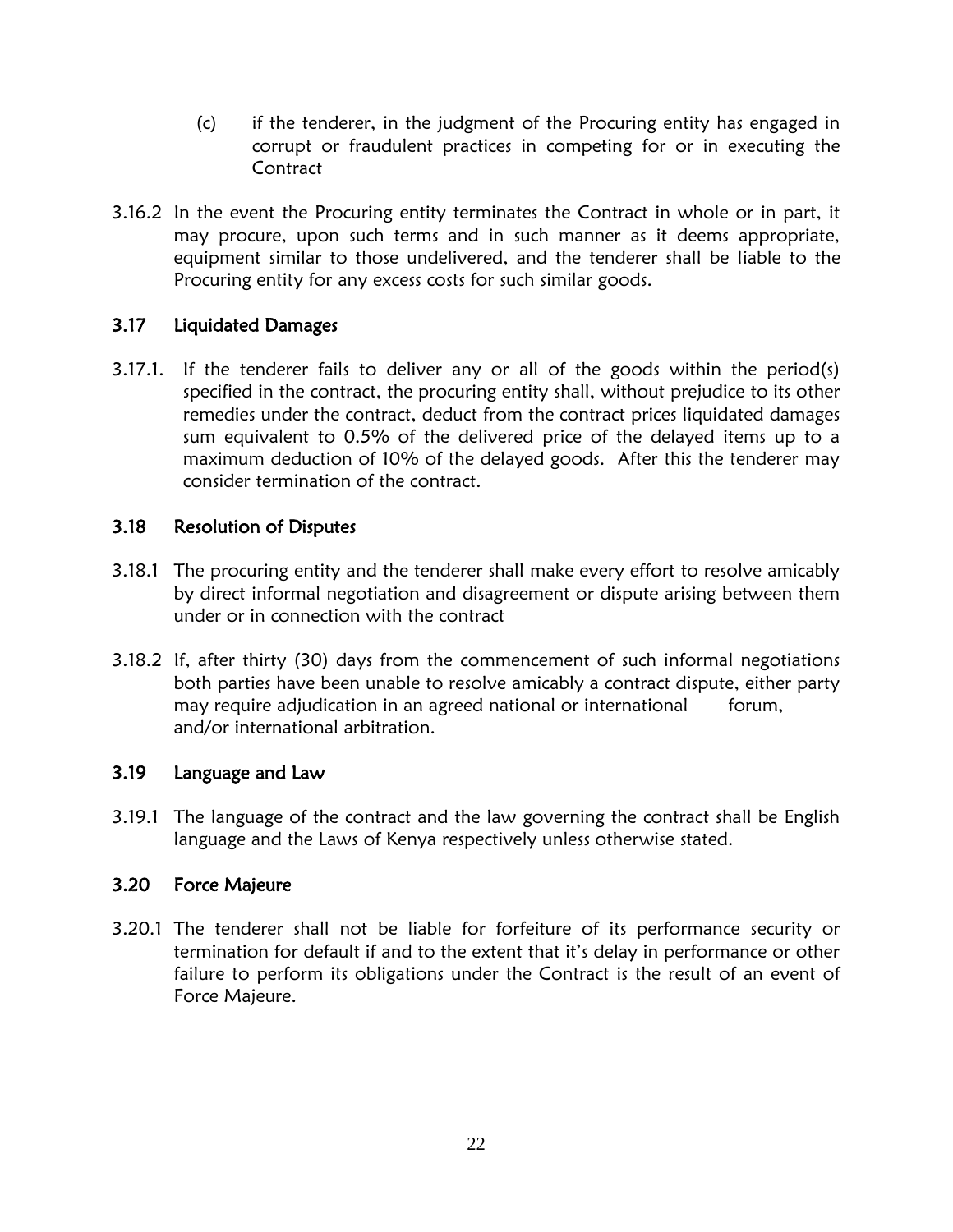## SECTION IV - SPECIAL CONDITIONS OF CONTRACT

- 4.1. Special Conditions of Contract shall supplement the General Conditions of Contract. Whenever there is a conflict, between the GCC and the SCC, the provisions of the SCC herein shall prevail over these in the GCC.
- 42. Special conditions of contract as relates to the GCC

| <b>REFERENCE OF GCC</b>            | SPECIAL CONDITIONS OF CONTRACT                           |
|------------------------------------|----------------------------------------------------------|
| 3.4.1                              | Goods will be supplied as per attached technical         |
|                                    | specifications.                                          |
| 3.7.1                              | Delivery shall be agreed upon signing of the contract    |
| 3.8.1<br>Inspection and Applicable |                                                          |
| test                               |                                                          |
| 3.12.1 Payment.                    | Payment 30 days after receipt of invoice.                |
| 3.13.2                             | Contract price variation shall not be allowed within the |
|                                    | first twelve months. Any variation thereafter shall not  |
|                                    | exceed 10% of the original contract price.               |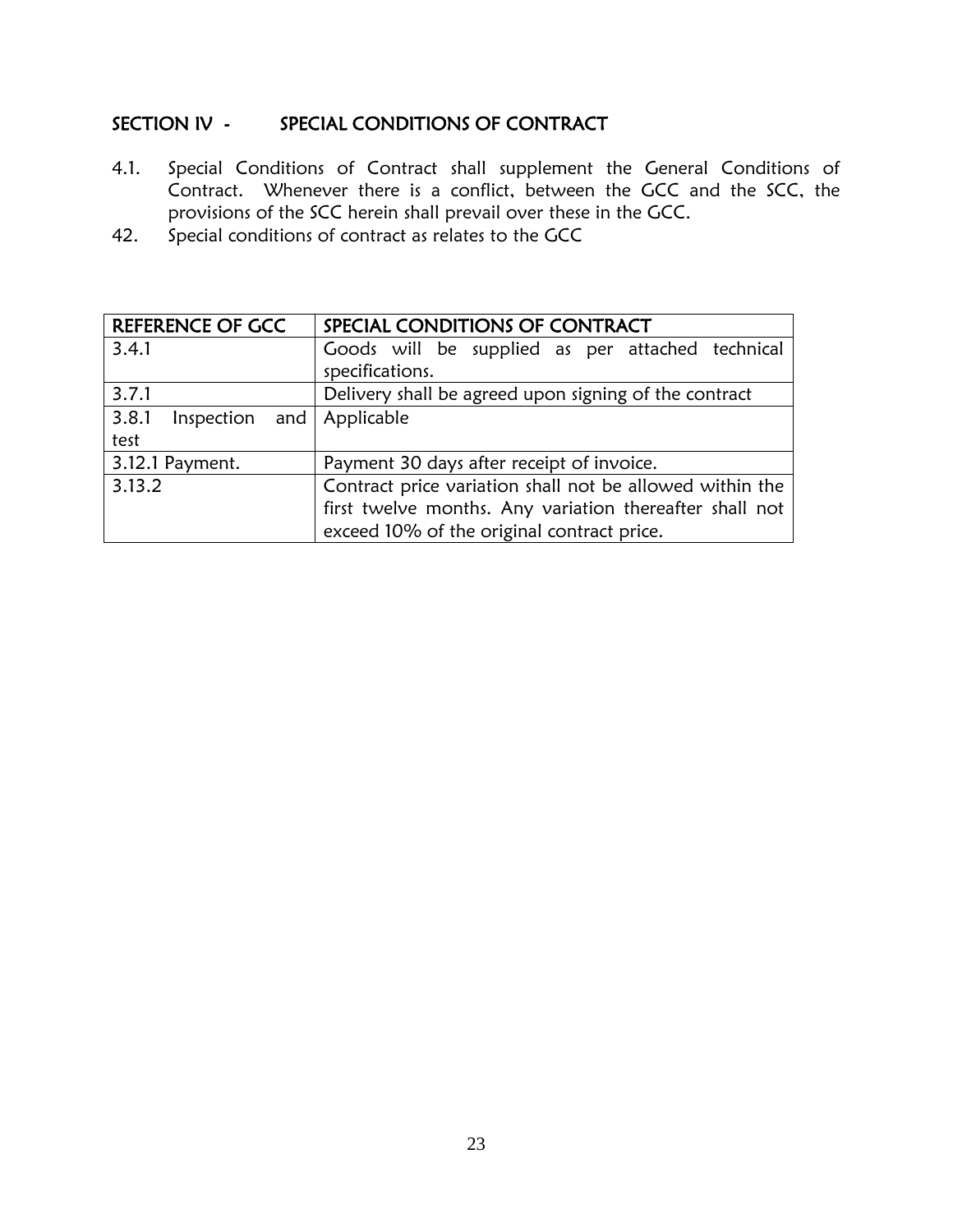## SECTION V - TECHNICAL SPECIFICATIONS

## 5.1 General

## PARTICULARS

The Independent Electoral and Boundaries Commission requirements and test methods for the Data Centre Switches is as specified in Appendix I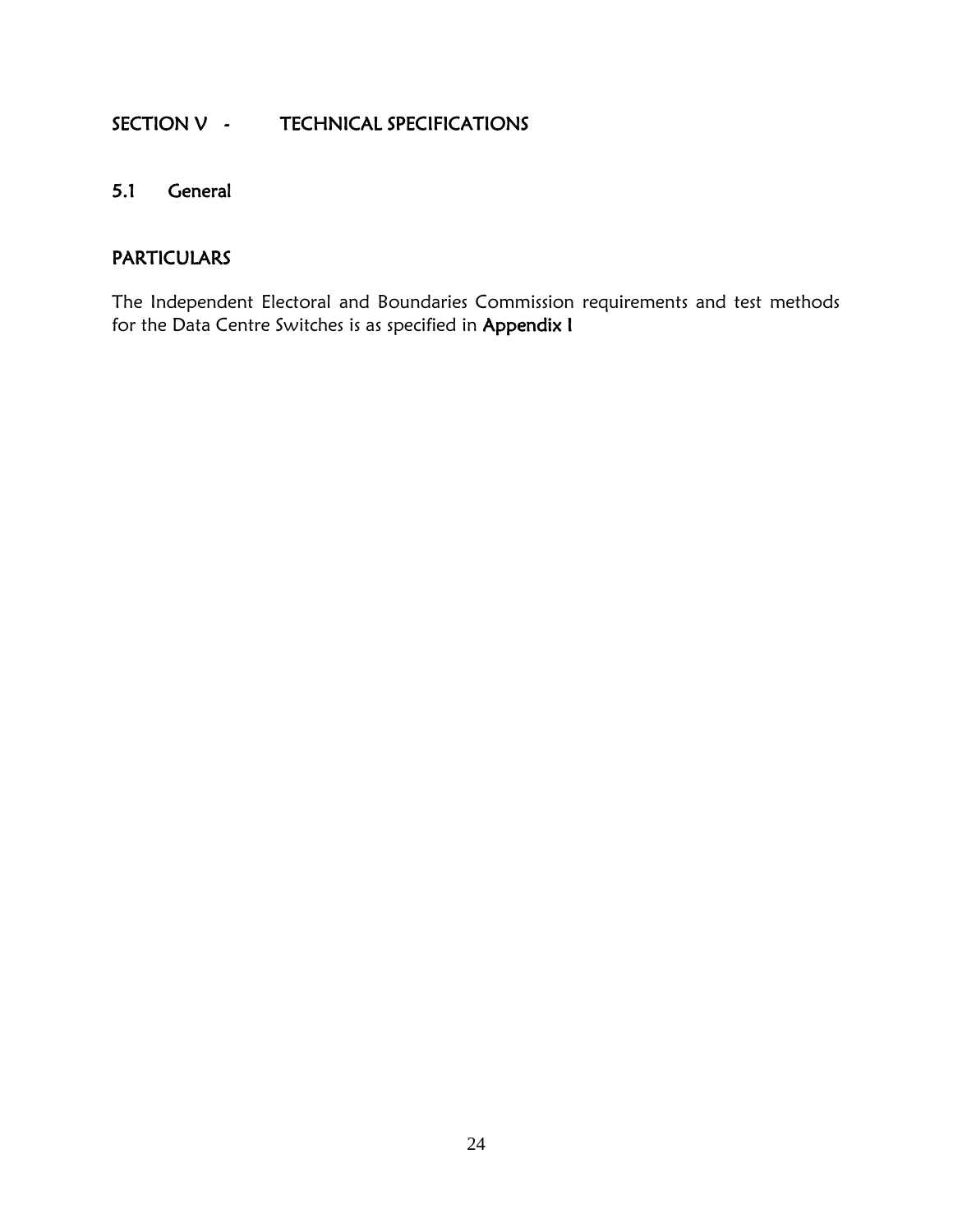## SECTION VI - SCHEDULE OF REQUIREMENTS

| Number | Description                                                            | Quantity | Delivery schedule                  |
|--------|------------------------------------------------------------------------|----------|------------------------------------|
| 1.     | Supply and Installation of $ 2 $<br>Nexus 9300 data Centre<br>Switch   |          |                                    |
| 2.     | Supply and Installation of $ 10\rangle$<br>Wireless Access Points      |          | The supply will be                 |
| 3.     | Port 15<br>Supply of 16<br>Unmanaged Switches<br>for<br>small business |          | One Week from the<br>date of award |
| 4.     | 5M Patch cord                                                          | 100      |                                    |
| 5.     | 3M Patch cord                                                          | 100      |                                    |
| 6.     | Cable Roll                                                             | 2        |                                    |
| 7.     | NAS Storage                                                            |          |                                    |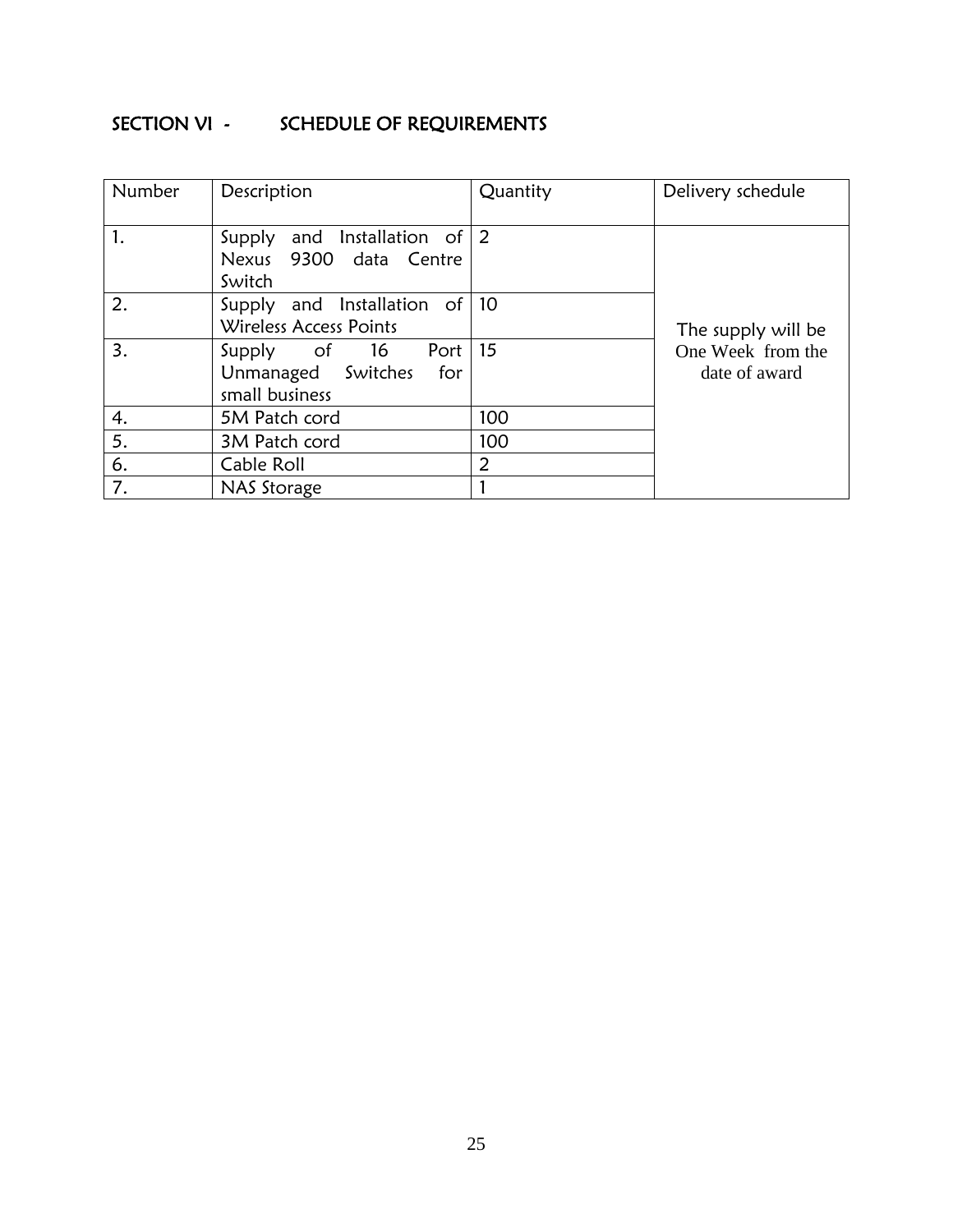#### SECTION VII – PRICE SCHEDULE OF BALLOT BOXES

|                                      | Name of tenderer                                                              |                         |                |                                                                         |                                                                             |
|--------------------------------------|-------------------------------------------------------------------------------|-------------------------|----------------|-------------------------------------------------------------------------|-----------------------------------------------------------------------------|
| $\mathbf{1}$                         | 2 <sup>1</sup>                                                                | $\overline{\mathbf{3}}$ | $\overline{4}$ | 5                                                                       | 6                                                                           |
| $\mathsf{S}/\mathsf{S}$<br><b>No</b> | Item Description                                                              | Country<br>of<br>Origin | Quantity       | Unit Price all taxes<br>Inclusive, less<br>clearance<br>port<br>charges | Total Price all taxes<br>Inclusive,<br>less<br>clearance<br>port<br>charges |
| 1.                                   | and<br>Supply<br>Installation<br>of<br>9300<br>Nexus<br>data Centre<br>Switch | 2                       |                |                                                                         |                                                                             |
| 2.                                   | Supply and<br>Installation<br>$\circ$ of<br>Wireless Access<br>Points         | 10                      |                |                                                                         |                                                                             |
| 3.                                   | Supply of 16<br>Port Unmanaged<br>for<br>Switches<br>small business           | 15                      |                |                                                                         |                                                                             |
| 4.                                   | 5M Patch cord                                                                 | 100                     |                |                                                                         |                                                                             |
| 5.                                   | 3M Patch cord                                                                 | 100                     |                |                                                                         |                                                                             |
| 6.                                   | Cable Roll                                                                    | $\overline{2}$          |                |                                                                         |                                                                             |
| 7.                                   | NAS Storage                                                                   | 1                       |                |                                                                         |                                                                             |

#### N/B: 1 Taxes Include; VAT, Customs.

Signature of tenderer ………………………………………………………………………

Note: In case of discrepancy between unit price and total, the unit price shall prevail. Delivery will be agreed upon by both parties during the signing of the contract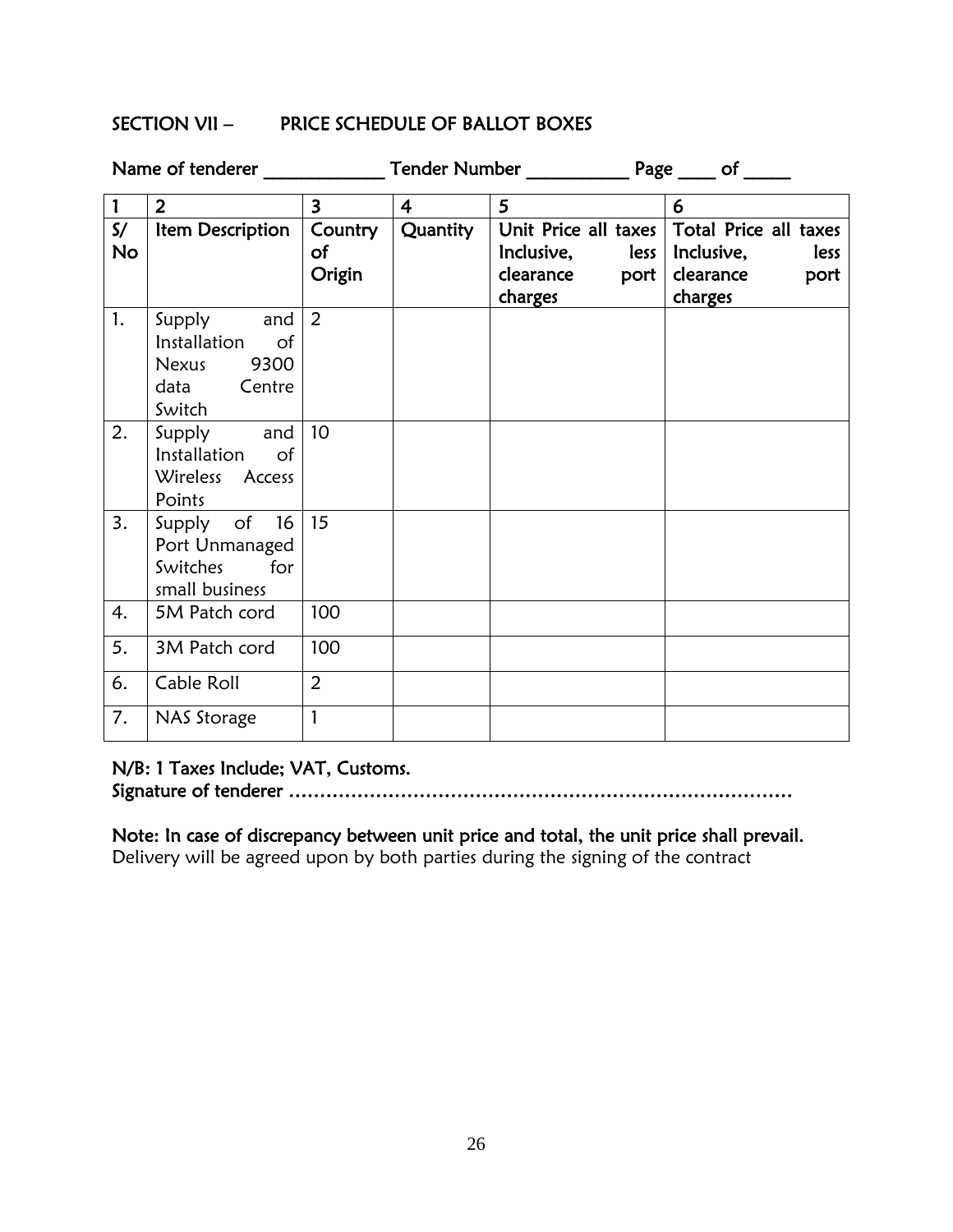## SECTION VIII- STANDARD FORMS

#### Notes on the sample Forms

1. Form of Tender - The form of tender must be completed by the tenderer and submitted with the tender documents. It must also be duly signed by duly authorized representatives of the tenderer.

2. Confidential Business Questionnaire Form - This form must be completed by the tenderer and submitted with the tender documents.

3. Tender Security Form - When required by the tender documents the tender shall provide the tender security either in the form included herein or in another format acceptable to the procuring entity.

4. Contract Form - The Contract Form shall not be completed by the tenderer at the time of submitting the tender. The Contract Form shall be completed after contract award and should incorporate the accepted contract price.

5. Performance Security Form - The performance security form should not be completed by the tenderers at the time of tender preparation. Only the successful tenderer will be required to provide performance security in the form provided herein or in another form acceptable to the procuring entity.

6. Bank Guarantee for Advance Payment Form - When Advance payment is requested for by the successful bidder and agreed by the procuring entity, this form must be completed fully and duly signed by the authorized officials of the bank.

7. Manufacturers Authorization Form - When required by the ender documents this form must be completed and submitted with the tender documents. This form will be completed by the manufacturer of the goods where the tenderer is an agent.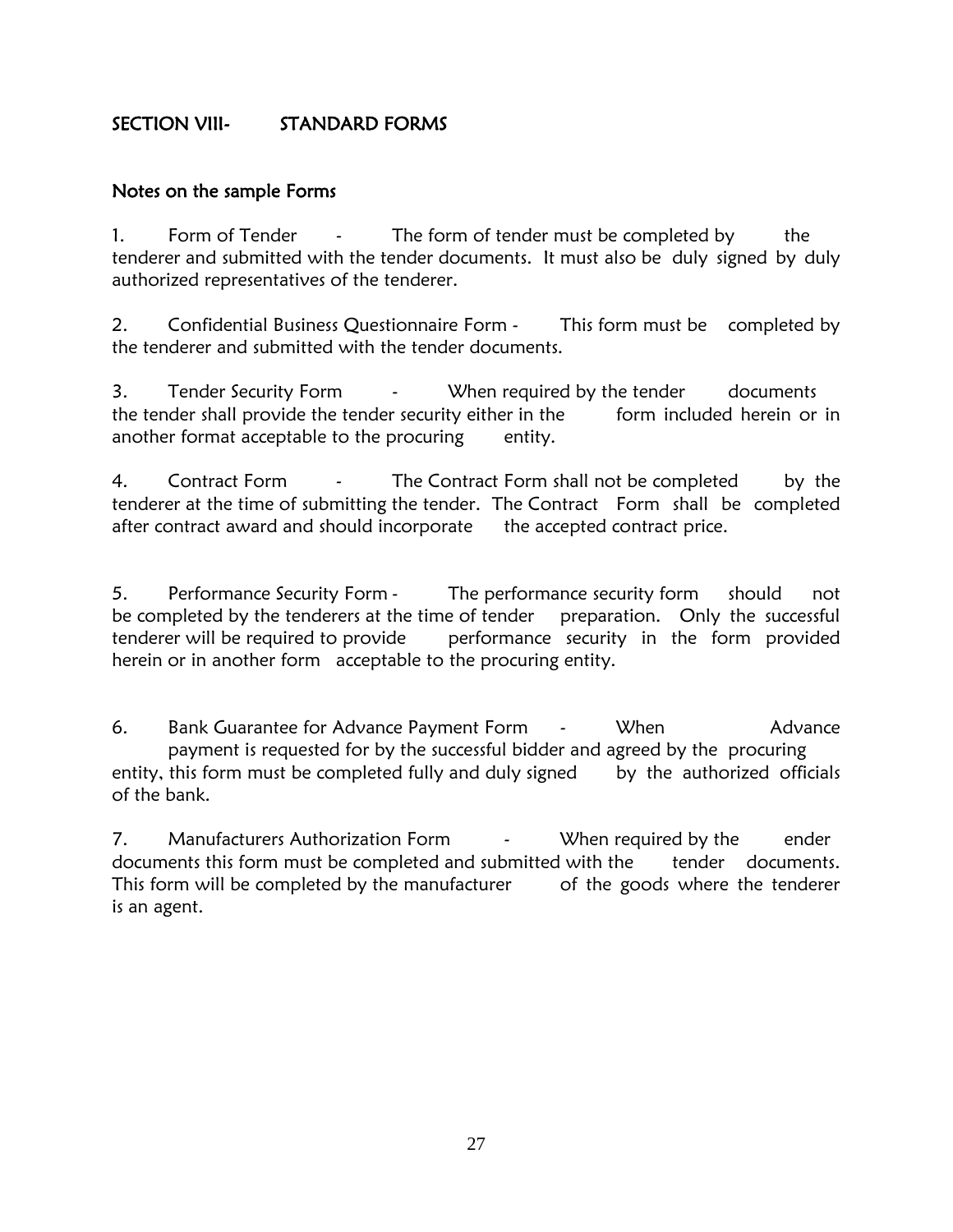#### 8.1 FORM OF TENDER

Date  $\qquad \qquad \qquad$ Tender No.

To:

[name and address of procuring entity] Gentlemen and/or Ladies:

1. Having examined the tender documents including Addenda Nos. ………………………………. [insert numbers].the receipt of which is hereby duly acknowledged, we, the undersigned, offer to supply deliver, install and commission ( …………………………………………… (insert equipment description) in conformity with the said tender documents for the sum …………………………………………………………. (total tender amount in words and figures) or such other sums as may be ascertained in accordance with the Schedule of Prices attached herewith and made part of this Tender.

2. We undertake, if our Tender is accepted, to deliver install and commission the equipment in accordance with the delivery schedule specified in the Schedule of Requirements.

3. If our Tender is accepted, we will obtain the guarantee of a bank in a sum of equivalent to \_\_\_\_\_\_\_\_\_\_\_\_\_\_\_\_\_\_ percent of the Contract Price for the due performance of the Contract , in the form prescribed by ………………. ……………….( Procuring entity).

4. We agree to abid by this Tender for a period of ...... [number] days from the date fixed for tender opening of the Instructions to tenderers, and it shall remain binding upon us and may be accepted at any time before the expiration of that period.

5. This Tender, together with your written acceptance thereof and your notification of award, shall constitute a Contract, between us. Subject to signing of the Contract by the parties.

6. We understand that you are not bound to accept the lowest or any tender you may receive.

Dated this day of 20

[in the capacity of]

Duly authorized to sign tender for an on behalf of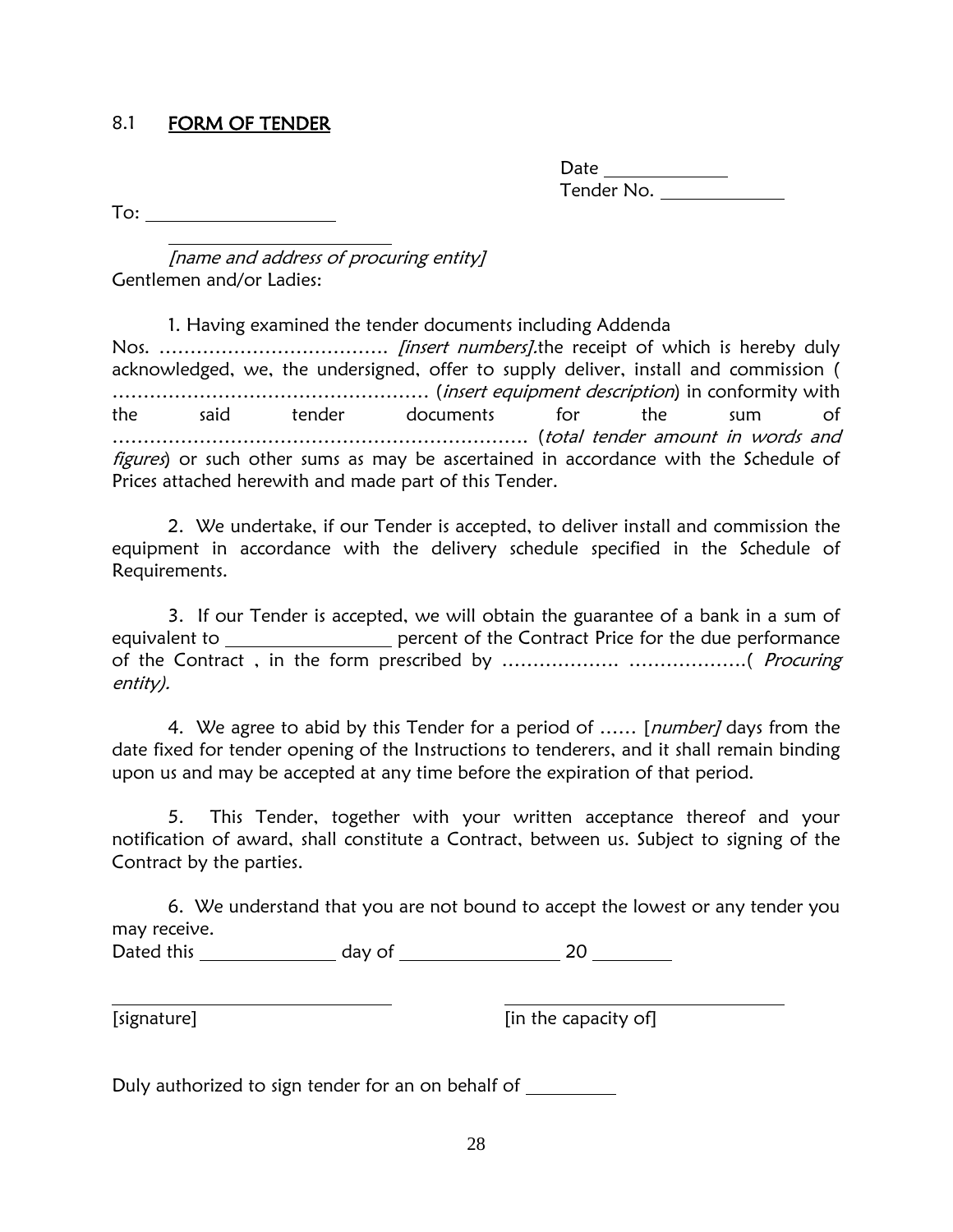## 8.2 CONFIDENTIAL BUSINESS QUESTIONNAIRE FORM

You are requested to give the particulars indicated in Part 1 and either Part 2(a), 2(b) or 2 (c ) whichever applied to your type of business

You are advised that it is a serious offence to give false information on this form

| Part 1 – General: |                                                       |             |          |                       |
|-------------------|-------------------------------------------------------|-------------|----------|-----------------------|
| <b>Business</b>   |                                                       |             |          | Name                  |
| Location          | 0f                                                    |             | business | premises.             |
| Plot              |                                                       |             |          | Street/Road           |
| .                 |                                                       |             |          |                       |
| <b>Nature</b>     |                                                       | 0f          |          | <b>Business</b>       |
| Registration      |                                                       | Certificate |          | No.                   |
|                   | Maximum value of business which you can handle at any |             |          | Kshs.<br>one time $-$ |
| Name<br>of        | your                                                  | bankers     |          | <b>Branch</b>         |
|                   |                                                       |             |          |                       |

| Part 2 (a) – Sole Proprietor          |
|---------------------------------------|
| Your<br>Age                           |
|                                       |
| Nationality<br>Country of<br>origin   |
| details<br>• Citizenship              |
|                                       |
|                                       |
| Part 2 (b) Partnership                |
| Given details of partners as follows: |
| Name<br>Nationality                   |
| Citizenship Details<br><b>Shares</b>  |
|                                       |
| .                                     |
|                                       |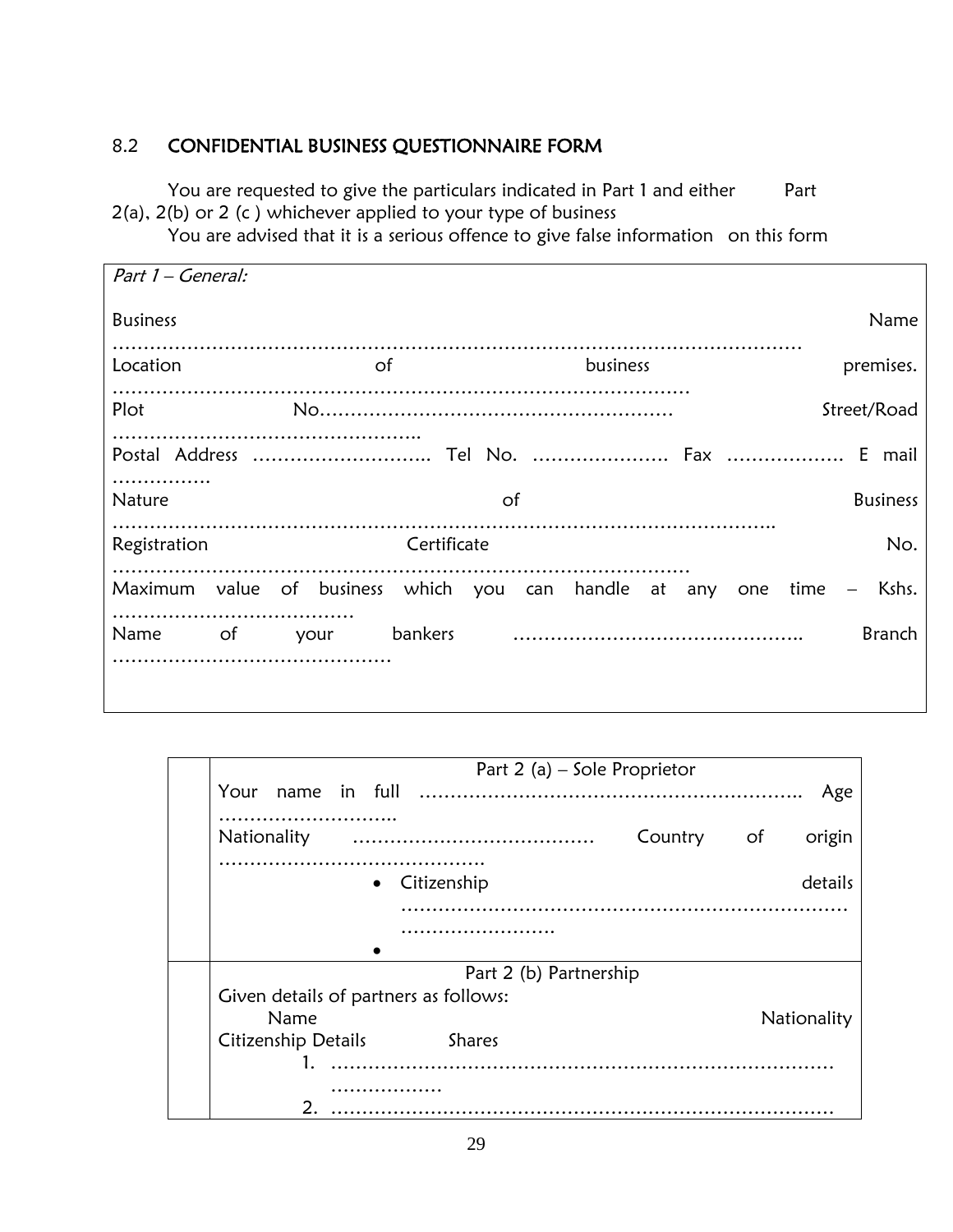|      | 4.                                               |             |
|------|--------------------------------------------------|-------------|
|      | Part 2 (c) - Registered Company<br>Private       | Public      |
|      | or                                               |             |
|      |                                                  |             |
|      | State the nominal and issued capital of company- |             |
|      |                                                  |             |
|      | <b>Issued</b>                                    |             |
|      | Given details of all directors as follows        |             |
|      | Name                                             | Nationality |
|      | Citizenship Details<br><b>Shares</b>             |             |
|      |                                                  |             |
|      |                                                  |             |
|      | 2.                                               |             |
|      |                                                  |             |
|      |                                                  |             |
|      | 3.                                               |             |
|      |                                                  |             |
|      |                                                  |             |
|      |                                                  |             |
|      | 4.                                               |             |
|      |                                                  |             |
|      | .                                                |             |
|      | 5                                                |             |
|      |                                                  |             |
|      |                                                  |             |
| Date | Signature of                                     | Candidate   |
|      |                                                  |             |
|      |                                                  |             |

registration.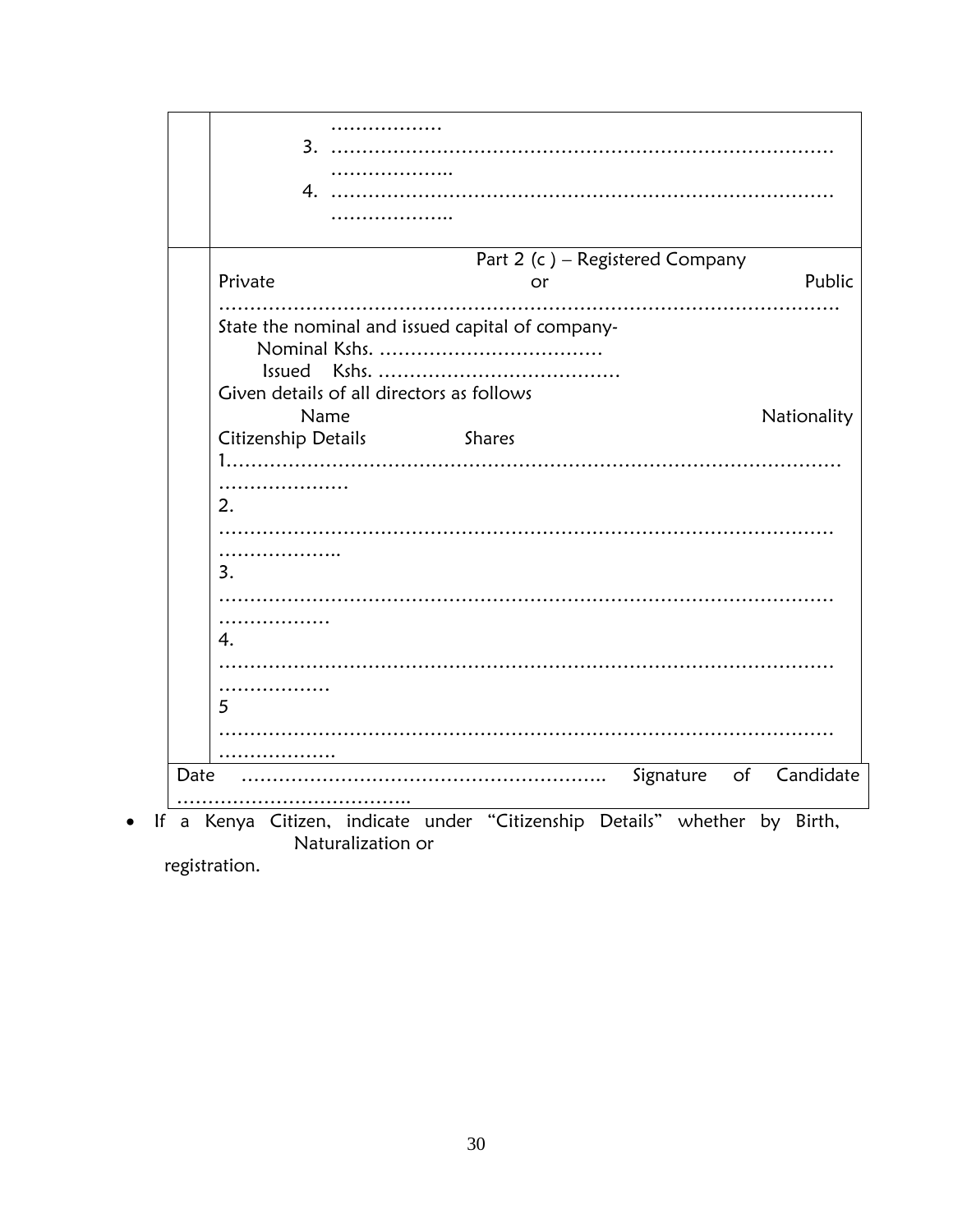## 8.3 CONTRACT FORM

THIS AGREEMENT made the \_\_\_\_\_\_\_\_\_\_\_ day of \_\_\_\_\_\_\_\_\_\_\_\_ 20 \_\_\_\_\_\_\_\_\_ between ……………… [name of Procurement entity) of ……….. [country of Procurement entity] (hereinafter called "the Procuring entity) of the one part and …………………….. [name of tenderer] of .............. [city and country of tenderer] (hereinafter called "the tenderer") of the other part;

WHEREAS the Procuring entity invited tenders for certain goods ] and has accepted a tender by the tenderer for the supply of those goods in the sum of …………………………… [contract price in words and figures] (hereinafter called "the Contract Price).

NOW THIS AGREEMENT WITNESSETH AS FOLLOWS:

1. In this Agreement words and expressions shall have the same meanings as are respectively assigned to them in the Conditions of Contract referred to:

2. The following documents shall be deemed to form and be read and construed as part of this Agreement viz:

- (a) the Tender Form and the Price Schedule submitted by the tenderer
- (b) the Schedule of Requirements
- (c ) the Technical Specifications
- (d) the General Conditions of Contract
- (e) the Special Conditions of contract; and
- (f) the Procuring entity's Notification of Award

3. In consideration of the payments to be made by the Procuring entity to the tenderer as hereinafter mentioned, the tender hereby covenants with the Procuring entity to provide the goods and to remedy defects therein in conformity in all respects with the provisions of the Contract

4. The Procuring entity hereby covenants to pay the tenderer in consideration of the provisions of the goods and the remedying of defects therein, the Contract Price or such other sum as may become payable under the provisions of the Contract at the times and in the manner prescribed by the contract.

IN WITNESS whereof the parties hereto have caused this Agreement to be executed in accordance with their respective laws the day and year first above written.

Signed, sealed, delivered by \_\_\_\_\_\_\_\_\_\_\_\_ the \_\_\_\_\_\_\_\_\_\_\_\_\_\_ (for the Procuring entity

Signed, sealed, delivered by \_\_\_\_\_\_\_\_\_\_\_\_ the \_\_\_\_\_\_\_\_\_\_\_\_\_\_(for the tenderer in the presence of

(Amend accordingly if provided by Insurance Company)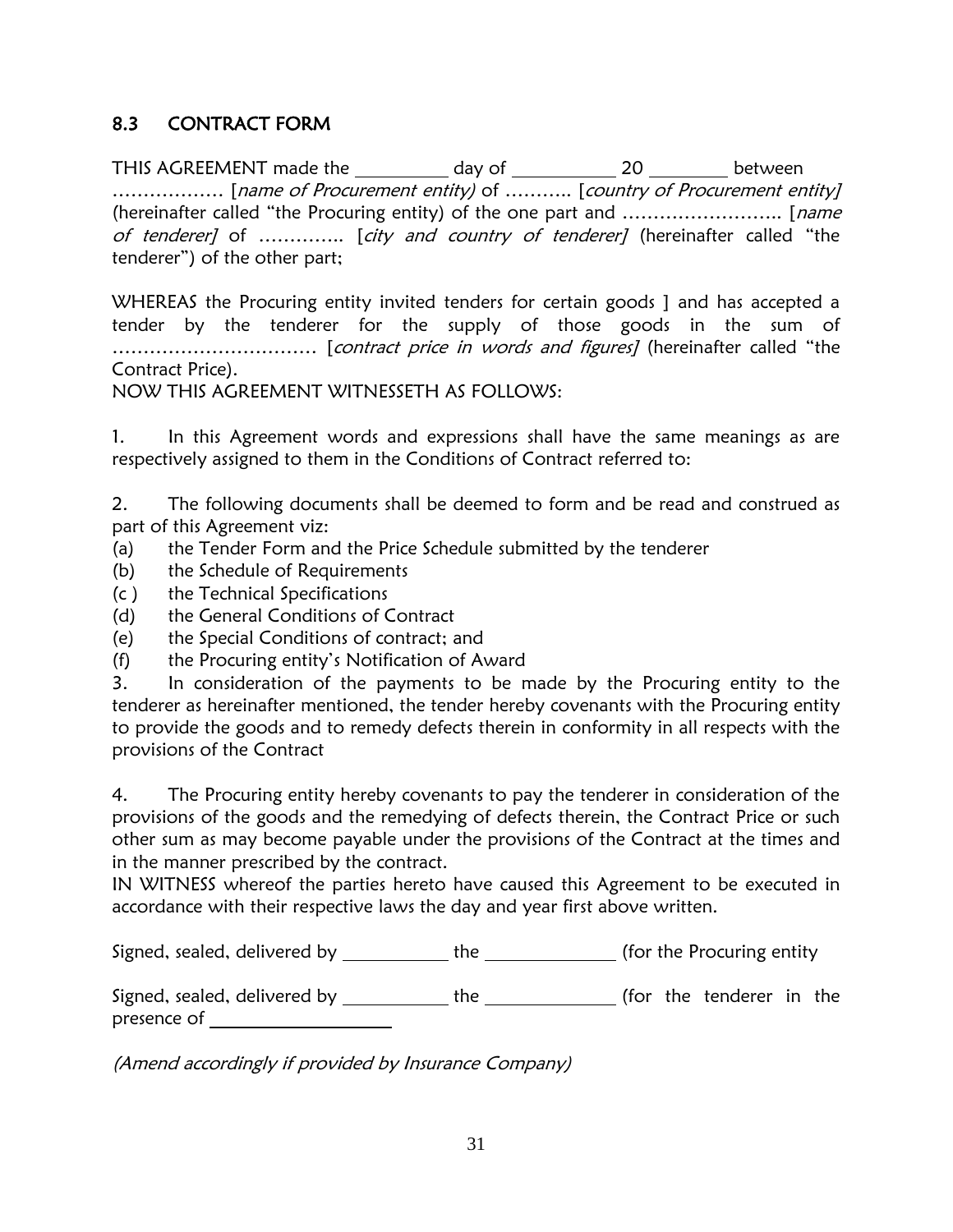## 8.4 PERFORMANCE SECURITY FORM

To …………………………………………. [name of Procuring entity]

WHEREAS …………………………………… [name of tenderer] (hereinafter called "the tenderer") has undertaken , in pursuance of Contract No. [*reference number of the contract]* dated 20 to supply ……………………………………………… [description of goods] (hereinafter called "the Contract").

AND WHEREAS it has been stipulated by you in the said Contract that the tenderer shall furnish you with a bank guarantee by a reputable bank for the sum specified therein as security for compliance with the Tenderer's performance obligations in accordance with the Contract.

AND WHEREAS we have agreed to give the tenderer a guarantee:

THEREFORE WE hereby affirm that we are Guarantors and responsible to you, on behalf of the tenderer, up to a total of ………………………. [amount of the guarantee in words and figure] and we undertake to pay you, upon your first written demand declaring the tenderer to be in default under the Contract and without cavil or argument, any sum or sums within the limits of …………………….. [amount of guarantee] as aforesaid, without you needing to prove or to show grounds or reasons for your demand or the sum specified therein.

This guarantee is valid until the  $\qquad \qquad$  day of  $\qquad \qquad$  20

Signed and seal of the Guarantors

[name of bank or financial institution]

[address]

[date]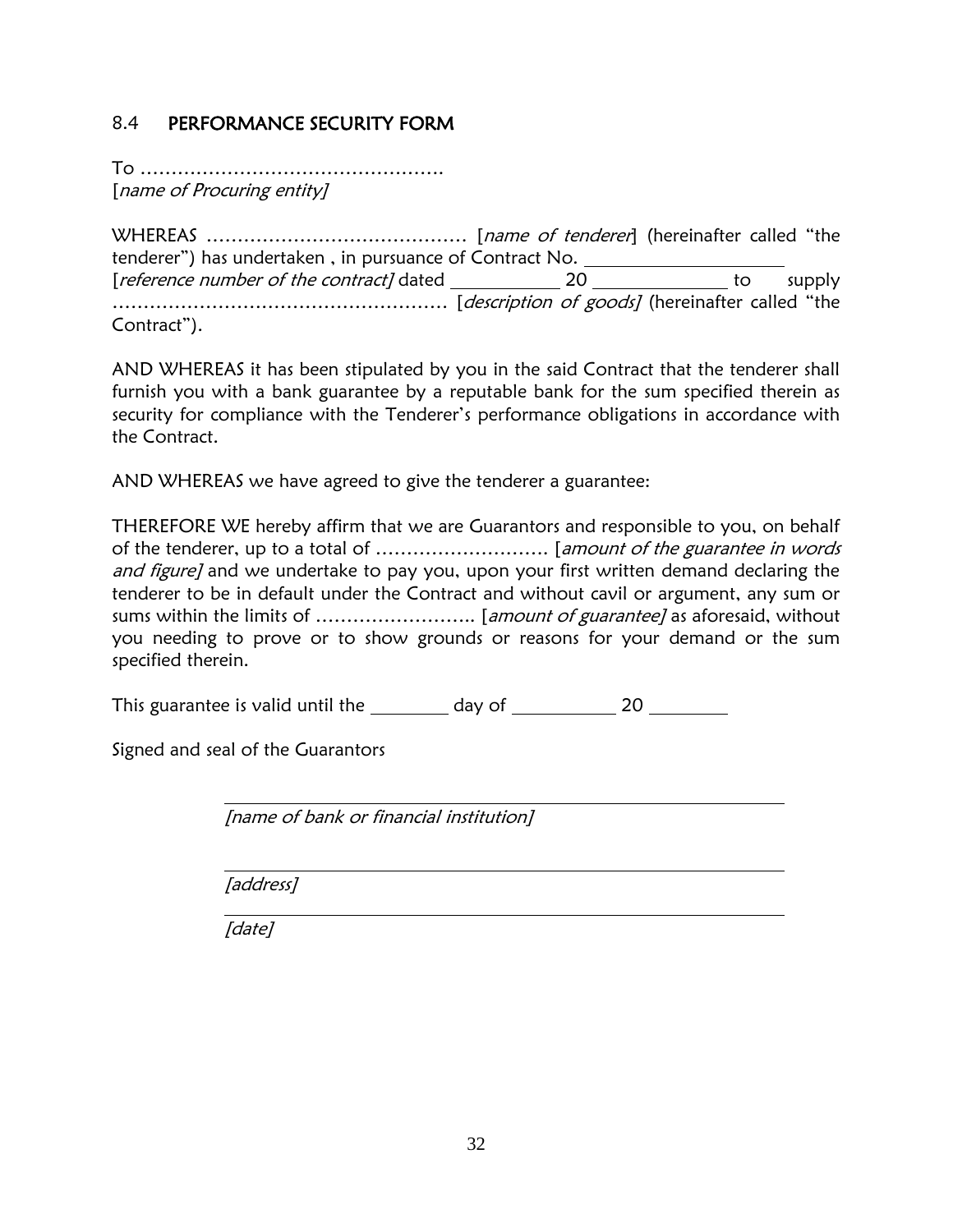## 8.5 BANK GUARANTEE FOR ADVANCE PAYMENT FORM

To ……………………………… [name of Procuring entity]

[name of tender] …………………..

Gentlemen and/or Ladies:

In accordance with the payment provision included in the Special Conditions of Contract, which amends the General Conditions of Contract to provide for advance payment, …………………………………………………. [name and address of tenderer](hereinafter called "the tenderer") shall deposit with the Procuring entity a bank guarantee to guarantee its proper and faithful performance under the said Clause of the Contract in an amount of ...... ......................... [amount of guarantee in figures and words].

We, the ……………………………. [bank or financial institutions], as instructed by the tenderer, agree unconditionally and irrevocably to guarantee as primary obligator and not as surety merely, the payment to the Procuring entity on its first demand without whatsoever right of objection on our part and without its first claim to the tenderer, in the amount not exceeding ......................... [amount of guarantee in figures and words]

We further agree that no change or addition to or other modification of the terms of the Contract to be performed there-under or of any of the Contract documents which may be made between the Procuring entity and the tenderer, shall in any way release us from any liability under this guarantee, and we hereby waive notice of any such change, addition, or modification.

This guarantee shall remain valid in full effect from the date of the advance payment received by the tenderer under the Contract until ............ [date].

Yours truly, Signature and seal of the Guarantors

[name of bank or financial institution]

[address]

[date]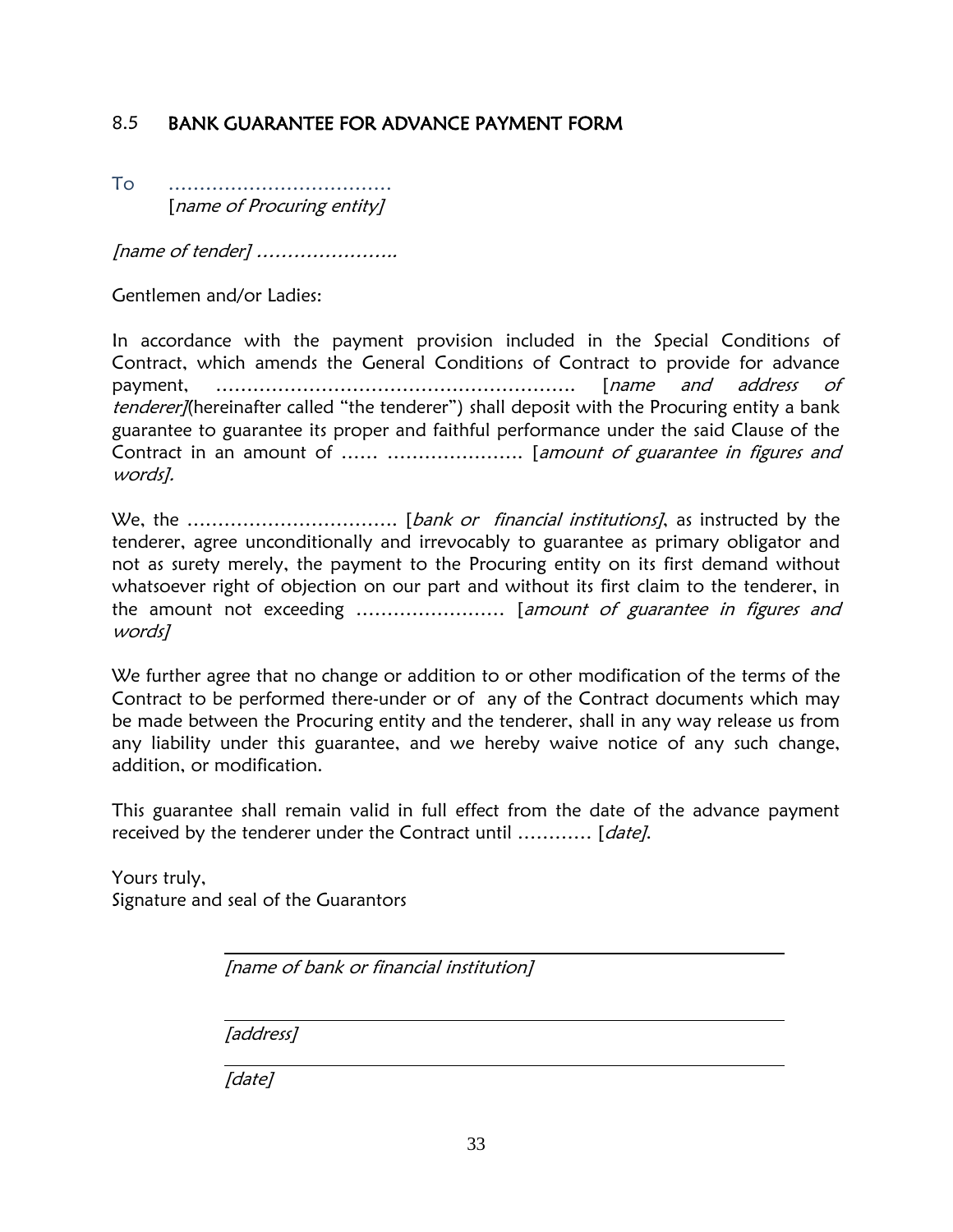## 8.6 LETTER OF NOTIFICATION OF AWARD

Address of Procuring Entity  $\mathcal{L}=\mathcal{L}^{\mathcal{L}}$ 

 $\mathcal{L}=\mathcal{L}^{\mathcal{L}}$ 

To:

 $\overline{a}$ 

RE: Tender No.

Tender Name

This is to notify that the contract/s stated below under the above mentioned tender have been awarded to you.

- 1. Please acknowledge receipt of this letter of notification signifying your acceptance.
- 2. The contract/contracts shall be signed by the parties within 30 days of the date of this letter but not earlier than 14 days from the date of the letter.
- 3. You may contact the officer(s) whose particulars appear below on the subject matter of this letter of notification of award.

(FULL PARTICULARS)

SIGNED FOR ACCOUNTING OFFICER